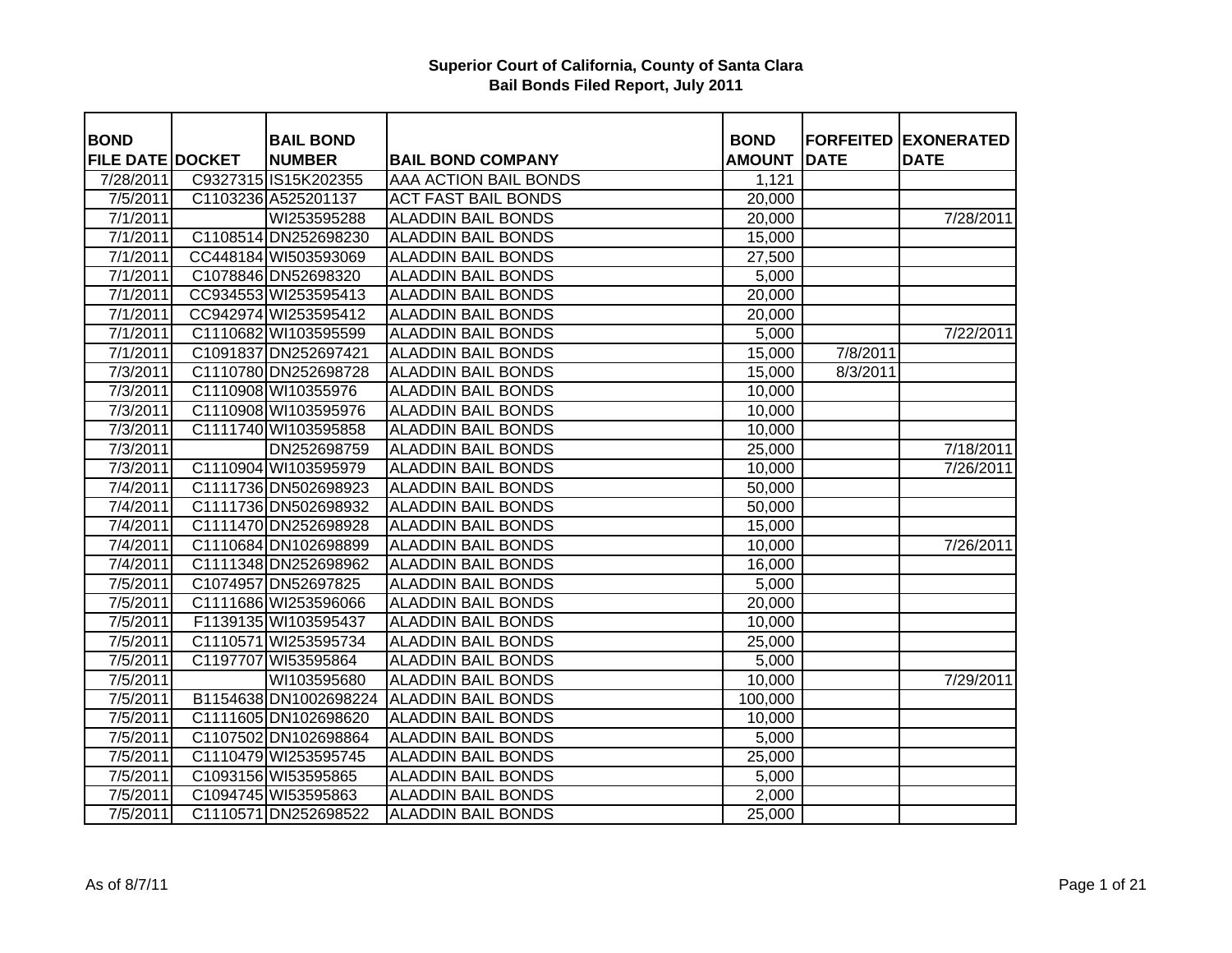| <b>BOND</b>             | <b>BAIL BOND</b>      |                                          | <b>BOND</b>   |             | <b>FORFEITED EXONERATED</b> |
|-------------------------|-----------------------|------------------------------------------|---------------|-------------|-----------------------------|
| <b>FILE DATE DOCKET</b> | <b>NUMBER</b>         | <b>BAIL BOND COMPANY</b>                 | <b>AMOUNT</b> | <b>DATE</b> | <b>DATE</b>                 |
| 7/5/2011                |                       | C1111351 2011DD009766 ALADDIN BAIL BONDS | 15,000        |             |                             |
| 7/5/2011                | C1108029 DN102697765  | <b>ALADDIN BAIL BONDS</b>                | 10,000        |             |                             |
| 7/5/2011                | DN252698528           | <b>ALADDIN BAIL BONDS</b>                | 11,000        |             | 7/29/2011                   |
| 7/5/2011                | C1103126 DN102698671  | <b>ALADDIN BAIL BONDS</b>                | 10,000        |             | 7/8/2011                    |
| 7/5/2011                | C1111416 DN102698317  | <b>ALADDIN BAIL BONDS</b>                | 10,000        |             |                             |
| 7/5/2011                | C1108384 WI53595988   | <b>ALADDIN BAIL BONDS</b>                | 5,000         |             |                             |
| 7/5/2011                | C1110680 DN52698527   | <b>ALADDIN BAIL BONDS</b>                | 5,000         |             |                             |
| 7/5/2011                | BB725761 DN102699031  | <b>ALADDIN BAIL BONDS</b>                | 5,000         |             |                             |
| $\frac{1}{7}/5/2011$    | F1138830 DN102698297  | <b>ALADDIN BAIL BONDS</b>                | 6,000         |             | 7/28/2011                   |
| 7/5/2011                | C1112255 WI103595676  | <b>ALADDIN BAIL BONDS</b>                | 10,000        |             |                             |
| 7/5/2011                | C1110484 WI103596181  | <b>ALADDIN BAIL BONDS</b>                | 10,000        |             |                             |
| $\frac{1}{7}/5/2011$    | C1110683 DN102698434  | <b>ALADDIN BAIL BONDS</b>                | 5,000         | 7/15/2011   |                             |
| 7/5/2011                | B1154349 WI1003594212 | <b>ALADDIN BAIL BONDS</b>                | 60,000        |             |                             |
| 7/5/2011                | C1110151 WI102695730  | <b>ALADDIN BAIL BONDS</b>                | 10,000        |             |                             |
| 7/5/2011                | WI103596074           | <b>ALADDIN BAIL BONDS</b>                | 10,000        |             |                             |
| 7/6/2011                | C1108666 DN252698996  | <b>ALADDIN BAIL BONDS</b>                | 10,000        |             |                             |
| 7/6/2011                | B1154821 WI503596026  | <b>ALADDIN BAIL BONDS</b>                | 30,000        |             |                             |
| 7/6/2011                | C1104385 WI53596238   | <b>ALADDIN BAIL BONDS</b>                | 5,000         |             |                             |
| 7/6/2011                | C1109911 WI253595221  | <b>ALADDIN BAIL BONDS</b>                | 15,000        |             |                             |
| 7/6/2011                | DN102698884           | <b>ALADDIN BAIL BONDS</b>                | 10,000        |             |                             |
| 7/6/2011                | C1197073 WI253595572  | <b>ALADDIN BAIL BONDS</b>                | 20,000        |             |                             |
| $\frac{1}{7}$ 6/2011    | B1154884 DN1002698614 | <b>ALADDIN BAIL BONDS</b>                | 25,000        |             |                             |
| 7/6/2011                | B1154949 DN102698529  | <b>ALADDIN BAIL BONDS</b>                | 10,000        |             |                             |
| $\overline{7/6}/2011$   | C1112042 WI103596296  | <b>ALADDIN BAIL BONDS</b>                | 10,000        |             |                             |
| 7/6/2011                | C1081315 DN102699162  | <b>ALADDIN BAIL BONDS</b>                | 5,000         |             |                             |
| 7/6/2011                | WI253596090           | <b>ALADDIN BAIL BONDS</b>                | 25,000        |             |                             |
| 7/6/2011                | F1138299 WI53596007   | <b>ALADDIN BAIL BONDS</b>                | 5,000         |             |                             |
| 7/7/2011                | B1154347 DN102698585  | <b>ALADDIN BAIL BONDS</b>                | 10,000        |             |                             |
| 7/7/2011                | C1110918 DN52699406   | <b>ALADDIN BAIL BONDS</b>                | 5,000         |             | 7/27/2011                   |
| 7/7/2011                | C1111177 WI253596477  | <b>ALADDIN BAIL BONDS</b>                | 11,000        |             |                             |
| 7/7/2011                | C1069670 DN252699265  | <b>ALADDIN BAIL BONDS</b>                | 11,000        |             |                             |
| 7/7/2011                | BB945028 WI253595757  | <b>ALADDIN BAIL BONDS</b>                | 20,000        |             |                             |
| 7/7/2011                | B1047513 WI103595756  | <b>ALADDIN BAIL BONDS</b>                | 10,000        |             |                             |
| 7/7/2011                | C1070962 DN2502699269 | <b>ALADDIN BAIL BONDS</b>                | 250,000       |             |                             |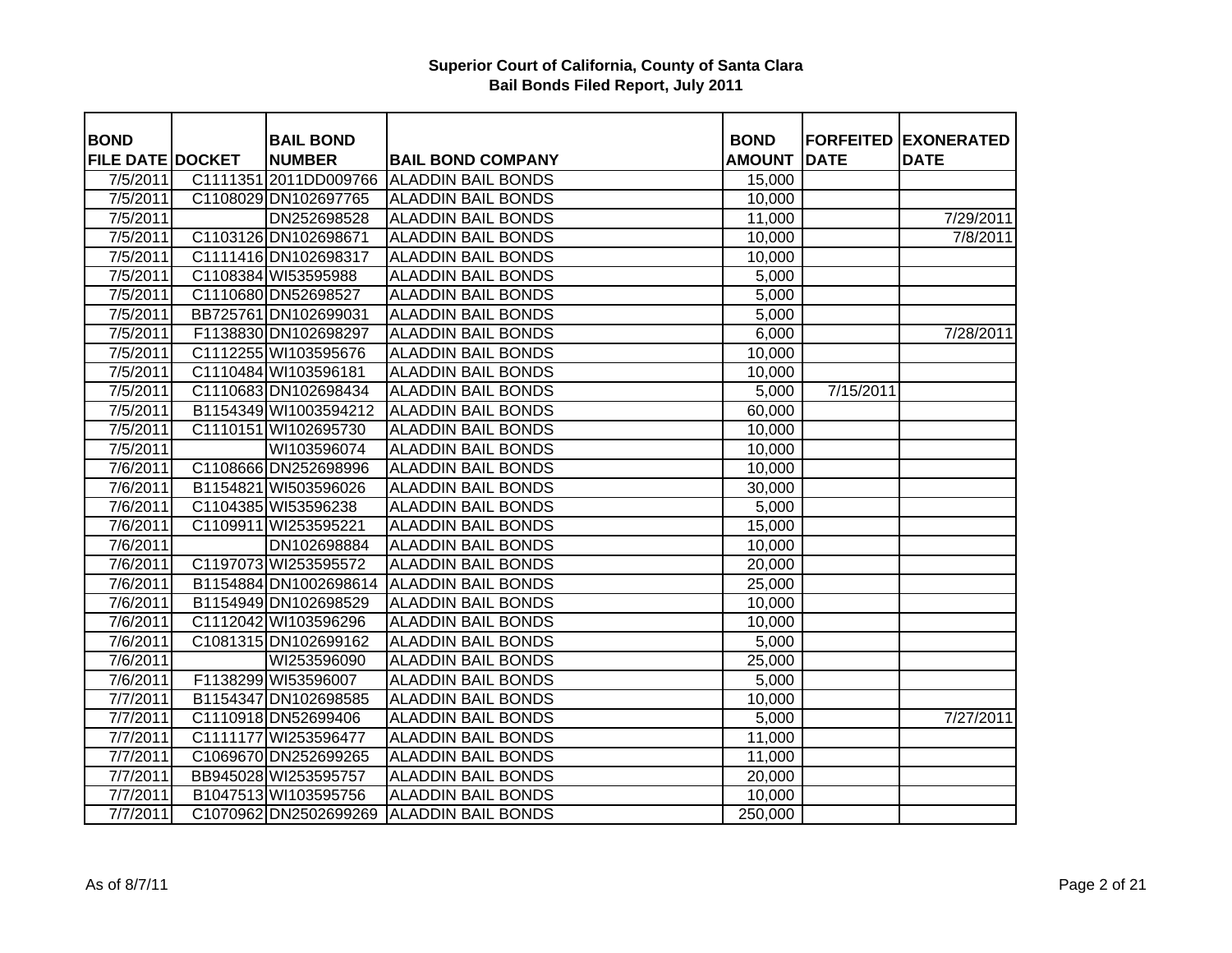| <b>BOND</b>             | <b>BAIL BOND</b>      |                           | <b>BOND</b>        |             | <b>FORFEITED EXONERATED</b> |
|-------------------------|-----------------------|---------------------------|--------------------|-------------|-----------------------------|
| <b>FILE DATE DOCKET</b> | <b>NUMBER</b>         | <b>BAIL BOND COMPANY</b>  | <b>AMOUNT</b>      | <b>DATE</b> | <b>DATE</b>                 |
| 7/7/2011                | C1110966 WI253596417  | <b>ALADDIN BAIL BONDS</b> | 11,000             |             |                             |
| 7/7/2011                | B1155344 WI53596237   | <b>ALADDIN BAIL BONDS</b> | 2,000              |             |                             |
| 7/7/2011                | DN502699489           | <b>ALADDIN BAIL BONDS</b> | 25,000             |             | 8/4/2011                    |
| 7/7/2011                | B1154073 DN252698677  | <b>ALADDIN BAIL BONDS</b> | 25,000             |             |                             |
| 7/7/2011                | DN102699395           | <b>ALADDIN BAIL BONDS</b> | 10,000             |             | 8/3/2011                    |
| 7/7/2011                | B1153620 DN52699200   | <b>ALADDIN BAIL BONDS</b> | 5,000              |             | 7/21/2011                   |
| 7/7/2011                | C1107361 DN102698392  | <b>ALADDIN BAIL BONDS</b> | 7,500              |             |                             |
| 7/7/2011                | B1048338 DN102699081  | <b>ALADDIN BAIL BONDS</b> | 10,000             |             |                             |
| 7/8/2011                | DN502699648           | <b>ALADDIN BAIL BONDS</b> | 50,000             |             | 7/21/2011                   |
| 7/8/2011                | WI503596588           | <b>ALADDIN BAIL BONDS</b> | 25,000             |             | 8/4/2011                    |
| $\frac{7}{8}$ /2011     | C1110597 WI503596483  | <b>ALADDIN BAIL BONDS</b> | 50,000             |             |                             |
| 7/9/2011                | WI253596818           | <b>ALADDIN BAIL BONDS</b> | 25,000             |             |                             |
| 7/10/2011               | C1111929 WI503596933  | <b>ALADDIN BAIL BONDS</b> | 25,000             |             |                             |
| 7/10/2011               | WI503596927           | <b>ALADDIN BAIL BONDS</b> | 10,000             |             |                             |
| 7/10/2011               | DN252699994           | <b>ALADDIN BAIL BONDS</b> | 10,000             |             |                             |
| 7/10/2011               | C1112425 WI253596910  | <b>ALADDIN BAIL BONDS</b> | 20,000             |             |                             |
| 7/10/2011               | C1112062 DN502699980  | <b>ALADDIN BAIL BONDS</b> | 26,000             |             |                             |
| 7/11/2011               | C1095343 DN252699476  | <b>ALADDIN BAIL BONDS</b> | 5,000              |             |                             |
| 7/11/2011               | WI253597069           | <b>ALADDIN BAIL BONDS</b> | 10,000             |             | 7/25/2011                   |
| 7/11/2011               | C1108665 DN52698239   | <b>ALADDIN BAIL BONDS</b> | 5,000              |             |                             |
| 7/11/2011               | C1111479 WI1003597026 | <b>ALADDIN BAIL BONDS</b> | 100,000            |             |                             |
| 7/11/2011               | C1110116 DN52699842   | <b>ALADDIN BAIL BONDS</b> | 2,000              | 7/15/2011   |                             |
| 7/11/2011               | C1105567 WI253596636  | <b>ALADDIN BAIL BONDS</b> | 20,000             |             |                             |
| 7/11/2011               | DN102700056           | <b>ALADDIN BAIL BONDS</b> | 10,000             |             |                             |
| 7/11/2011               | C1107262 WI253595817  | <b>ALADDIN BAIL BONDS</b> | 25,000             |             |                             |
| 7/11/2011               | WI53597089            | <b>ALADDIN BAIL BONDS</b> | 5,000              |             |                             |
| 7/11/2011               | C1087069 DN252699192  | <b>ALADDIN BAIL BONDS</b> | 15,000             |             |                             |
| 7/11/2011               | WI253597074           | <b>ALADDIN BAIL BONDS</b> | 10,000             |             |                             |
| 7/11/2011               | DN102700145           | <b>ALADDIN BAIL BONDS</b> | 3,000              |             |                             |
| 7/11/2011               | BB943623 DN52699490   | <b>ALADDIN BAIL BONDS</b> | 3,000              |             |                             |
| 7/12/2011               | F1138836 DN102699523  | <b>ALADDIN BAIL BONDS</b> | $\overline{7},500$ |             |                             |
| 7/12/2011               | C1109325 DN252700149  | <b>ALADDIN BAIL BONDS</b> | 25,000             |             |                             |
| 7/12/2011               | C1112305 DN502700161  | <b>ALADDIN BAIL BONDS</b> | 30,000             |             |                             |
| 7/12/2011               | B1154896 DN502699518  | <b>ALADDIN BAIL BONDS</b> | 10,000             |             |                             |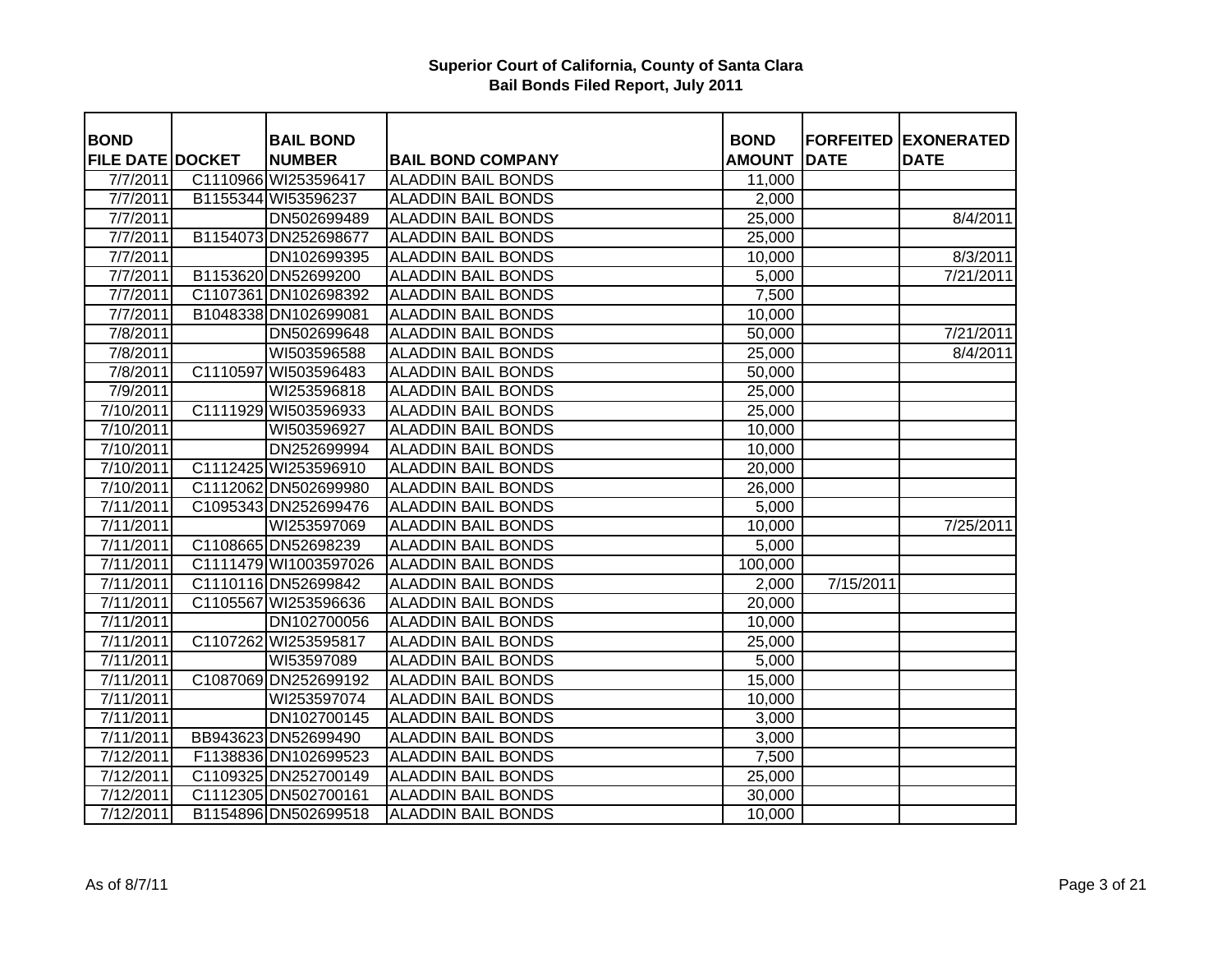| <b>BOND</b>             | <b>BAIL BOND</b>      |                           | <b>BOND</b>   |             | <b>FORFEITED EXONERATED</b> |
|-------------------------|-----------------------|---------------------------|---------------|-------------|-----------------------------|
| <b>FILE DATE DOCKET</b> | <b>NUMBER</b>         | <b>BAIL BOND COMPANY</b>  | <b>AMOUNT</b> | <b>DATE</b> | <b>DATE</b>                 |
| 7/12/2011               | C1109274 WI103597025  | <b>ALADDIN BAIL BONDS</b> | 10,000        |             |                             |
| 7/12/2011               | B1154421 WI1003596180 | <b>ALADDIN BAIL BONDS</b> | 100,000       |             |                             |
| 7/12/2011               | B1155025 WI1003596786 | <b>ALADDIN BAIL BONDS</b> | 60,000        |             |                             |
| 7/12/2011               | C1111372 DN102700237  | <b>ALADDIN BAIL BONDS</b> | 10,000        |             |                             |
| 7/12/2011               | B1155351 WI253596698  | <b>ALADDIN BAIL BONDS</b> | 20,000        |             |                             |
| 7/12/2011               | B1155359 WI53596895   | <b>ALADDIN BAIL BONDS</b> | 5,000         |             |                             |
| 7/12/2011               | F1139164 DN502699914  | <b>ALADDIN BAIL BONDS</b> | 36,000        |             |                             |
| 7/12/2011               | C1111415 WI103597131  | <b>ALADDIN BAIL BONDS</b> | 10,000        |             |                             |
| 7/12/2011               | C1103917 DN52699327   | <b>ALADDIN BAIL BONDS</b> | 5,000         |             |                             |
| 7/12/2011               | C1109321 DN102700085  | <b>ALADDIN BAIL BONDS</b> | 10,000        |             |                             |
| 7/12/2011               | C1103501 DN52700144   | <b>ALADDIN BAIL BONDS</b> | 5,000         |             |                             |
| 7/12/2011               | C1106919 DN52700143   | <b>ALADDIN BAIL BONDS</b> | 5,000         |             |                             |
| 7/12/2011               | C1090471 DN52700047   | <b>ALADDIN BAIL BONDS</b> | 5,000         |             |                             |
| 7/12/2011               | C1110777 DN102700147  | <b>ALADDIN BAIL BONDS</b> | 10,000        |             |                             |
| 7/12/2011               | C1111734 DN502700267  | <b>ALADDIN BAIL BONDS</b> | 35,000        | 7/26/2011   |                             |
| 7/13/2011               | C1078691 WI503597182  | <b>ALADDIN BAIL BONDS</b> | 15,000        |             |                             |
| 7/13/2011               | C1085400 WI253597181  | <b>ALADDIN BAIL BONDS</b> | 15,000        |             |                             |
| $\overline{7/13/2011}$  | C1112043 WI253597576  | <b>ALADDIN BAIL BONDS</b> | 25,000        |             |                             |
| 7/13/2011               | B1153978 WI53596512   | <b>ALADDIN BAIL BONDS</b> | 5,000         |             |                             |
| 7/14/2011               | WI103597708           | <b>ALADDIN BAIL BONDS</b> | 10,000        |             |                             |
| 7/14/2011               | CC806866 WI253596184  | <b>ALADDIN BAIL BONDS</b> | 20,000        |             |                             |
| 7/14/2011               | WI253597627           | <b>ALADDIN BAIL BONDS</b> | 20,000        |             |                             |
| 7/14/2011               | C1109414 DN102700526  | <b>ALADDIN BAIL BONDS</b> | 7,500         |             | 7/14/2011                   |
| 7/14/2011               | F1034573 WI253596431  | <b>ALADDIN BAIL BONDS</b> | 20,000        |             |                             |
| 7/14/2011               | DN102700568           | <b>ALADDIN BAIL BONDS</b> | 10,000        |             |                             |
| 7/14/2011               | DN102700571           | <b>ALADDIN BAIL BONDS</b> | 10,000        |             |                             |
| 7/15/2011               | C1110628 DN502700600  | <b>ALADDIN BAIL BONDS</b> | 30,000        |             |                             |
| 7/15/2011               | C1110987 DN102700691  | <b>ALADDIN BAIL BONDS</b> | 10,000        |             |                             |
| 7/15/2011               | C1106699 DN252700663  | <b>ALADDIN BAIL BONDS</b> | 25,000        |             |                             |
| 7/15/2011               | B1154648 WI103596618  | <b>ALADDIN BAIL BONDS</b> | 5,000         |             |                             |
| 7/15/2011               | B1049369 DN52700311   | <b>ALADDIN BAIL BONDS</b> | 5,000         |             |                             |
| 7/15/2011               | CC955385 WI103596507  | <b>ALADDIN BAIL BONDS</b> | 6,000         |             |                             |
| 7/15/2011               | C1107264 WI103597126  | <b>ALADDIN BAIL BONDS</b> | 10,000        |             |                             |
| 7/15/2011               | F1138614 WI103596954  | <b>ALADDIN BAIL BONDS</b> | 5,000         |             |                             |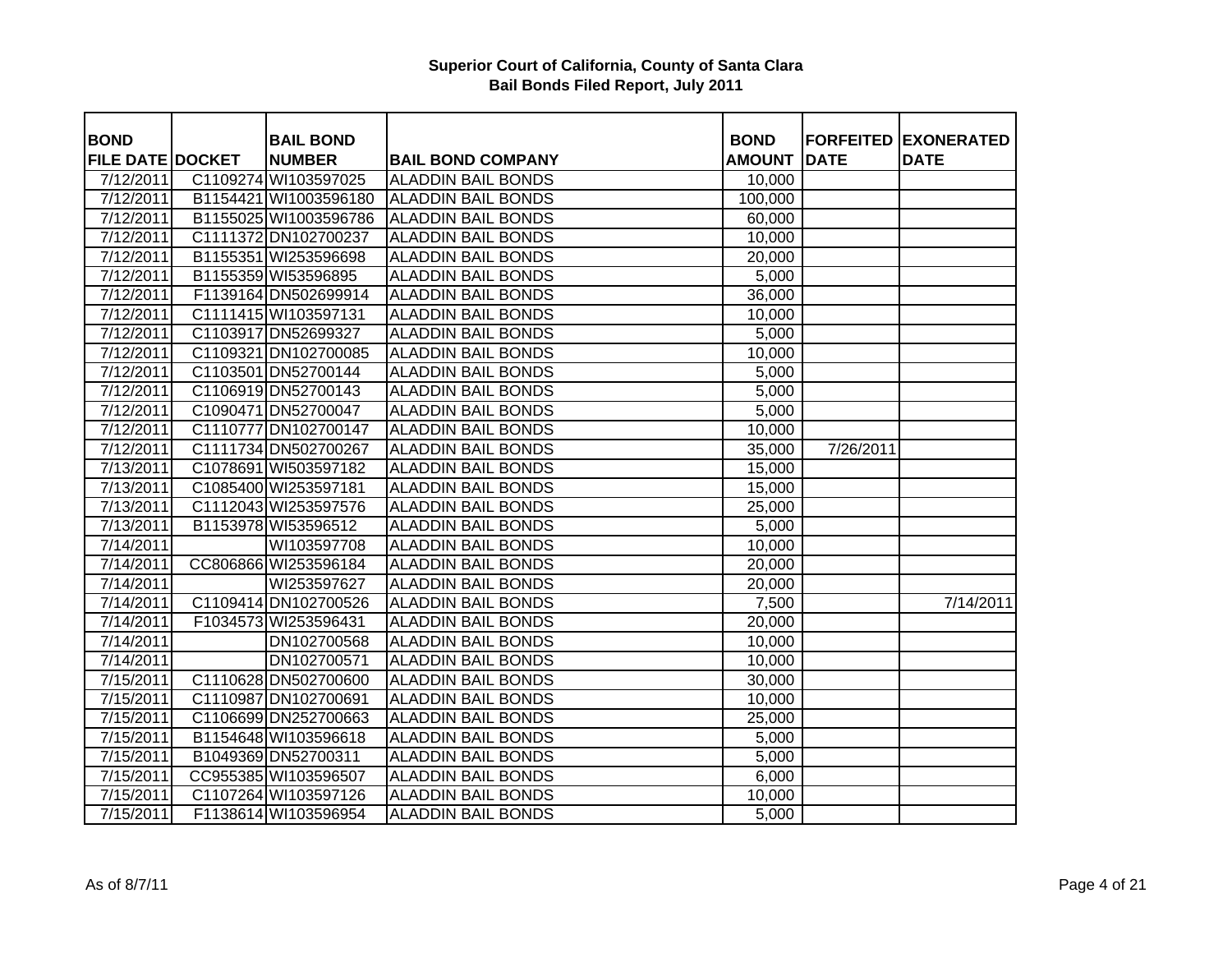| <b>BOND</b>             |          | <b>BAIL BOND</b>     |                           | <b>BOND</b>   |             | <b>FORFEITED EXONERATED</b> |
|-------------------------|----------|----------------------|---------------------------|---------------|-------------|-----------------------------|
| <b>FILE DATE DOCKET</b> |          | <b>NUMBER</b>        | <b>BAIL BOND COMPANY</b>  | <b>AMOUNT</b> | <b>DATE</b> | <b>DATE</b>                 |
| 7/15/2011               |          | CC957921 WI103596226 | <b>ALADDIN BAIL BONDS</b> | 7,500         |             |                             |
| 7/16/2011               |          | DN102700729          | <b>ALADDIN BAIL BONDS</b> | 10,000        |             |                             |
| 7/18/2011               |          | C1085703 WI503597191 | <b>ALADDIN BAIL BONDS</b> | 40,000        | 7/18/2011   | 8/1/2011                    |
| 7/18/2011               |          | C1090214 WI53597877  | <b>ALADDIN BAIL BONDS</b> | 3,000         |             | 7/25/2011                   |
| 7/18/2011               |          | C1093509 WI53597876  | <b>ALADDIN BAIL BONDS</b> | 3,000         |             | 7/25/2011                   |
| 7/18/2011               |          | C1105080 WI503597875 | <b>ALADDIN BAIL BONDS</b> | 30,000        |             | 7/25/2011                   |
| 7/18/2011               |          | DN252701053          | <b>ALADDIN BAIL BONDS</b> |               |             |                             |
|                         |          |                      |                           | 15,000        |             |                             |
| 7/18/2011               |          | DN252701276          | <b>ALADDIN BAIL BONDS</b> | 11,000        |             |                             |
| 7/18/2011               |          | C1096263 DN52701043  | <b>ALADDIN BAIL BONDS</b> | 5,000         |             |                             |
| 7/18/2011               |          | C1104894 DN252701041 | <b>ALADDIN BAIL BONDS</b> | 25,000        |             |                             |
| 7/18/2011               |          | C1073290 DN52700850  | <b>ALADDIN BAIL BONDS</b> | 1,000         |             |                             |
| 7/18/2011               |          | C1075347 DN252700843 | <b>ALADDIN BAIL BONDS</b> | 10,000        |             |                             |
| 7/18/2011               |          | C1112485 WI253597766 | <b>ALADDIN BAIL BONDS</b> | 25,000        |             |                             |
| 7/18/2011               |          | C1111397 DN102676489 | <b>ALADDIN BAIL BONDS</b> | 10,000        |             |                             |
| 7/18/2011               |          | B1155057 WI103578323 | <b>ALADDIN BAIL BONDS</b> | 10,000        |             |                             |
| 7/18/2011               |          | CC964847 DN102701073 | <b>ALADDIN BAIL BONDS</b> | 10,000        |             |                             |
| 7/18/2011               |          | WI1003598126         | <b>ALADDIN BAIL BONDS</b> | 100,000       |             |                             |
| 7/18/2011               | C1111677 | WI53597745           | <b>ALADDIN BAIL BONDS</b> | 5,000         |             | 8/4/2011                    |
| 7/18/2011               |          | DN102701195          | <b>ALADDIN BAIL BONDS</b> | 10,000        |             |                             |
| 7/18/2011               |          | B1154563 DN252700639 | <b>ALADDIN BAIL BONDS</b> | 5,000         |             |                             |
| 7/18/2011               |          | B1155149 DN252700642 | <b>ALADDIN BAIL BONDS</b> | 11,000        |             | 7/28/2011                   |
| 7/18/2011               |          | DN252700877          | <b>ALADDIN BAIL BONDS</b> | 15,000        |             |                             |
| 7/18/2011               |          | C1112479 DN252646303 | <b>ALADDIN BAIL BONDS</b> | 15,000        |             |                             |
| 7/18/2011               |          | WI103597746          | <b>ALADDIN BAIL BONDS</b> | 6,000         |             |                             |
| 7/18/2011               |          | WI503597858          | <b>ALADDIN BAIL BONDS</b> | 10,000        |             |                             |
| 7/18/2011               |          | DN102701009          | <b>ALADDIN BAIL BONDS</b> | 10,000        |             |                             |
| 7/18/2011               |          | C1112182 WI503593602 | <b>ALADDIN BAIL BONDS</b> | 25,000        |             |                             |
| 7/18/2011               |          | C1091872 DN52694538  | <b>ALADDIN BAIL BONDS</b> | 5,000         |             |                             |
| 7/18/2011               |          | C1106820 DN52664294  | <b>ALADDIN BAIL BONDS</b> | 1,000         |             |                             |
| 7/18/2011               |          | C1199592 DN52676488  | <b>ALADDIN BAIL BONDS</b> | 5,000         |             |                             |
| 7/18/2011               |          | C1111747 DN252701297 | <b>ALADDIN BAIL BONDS</b> | 25,000        |             |                             |
| 7/18/2011               |          | WI253597910          | <b>ALADDIN BAIL BONDS</b> | 25,000        |             |                             |
| 7/18/2011               |          | DN252700907          | <b>ALADDIN BAIL BONDS</b> | 10,000        |             |                             |
| 7/18/2011               |          | C1103832 WI103597854 | <b>ALADDIN BAIL BONDS</b> | 7,000         |             |                             |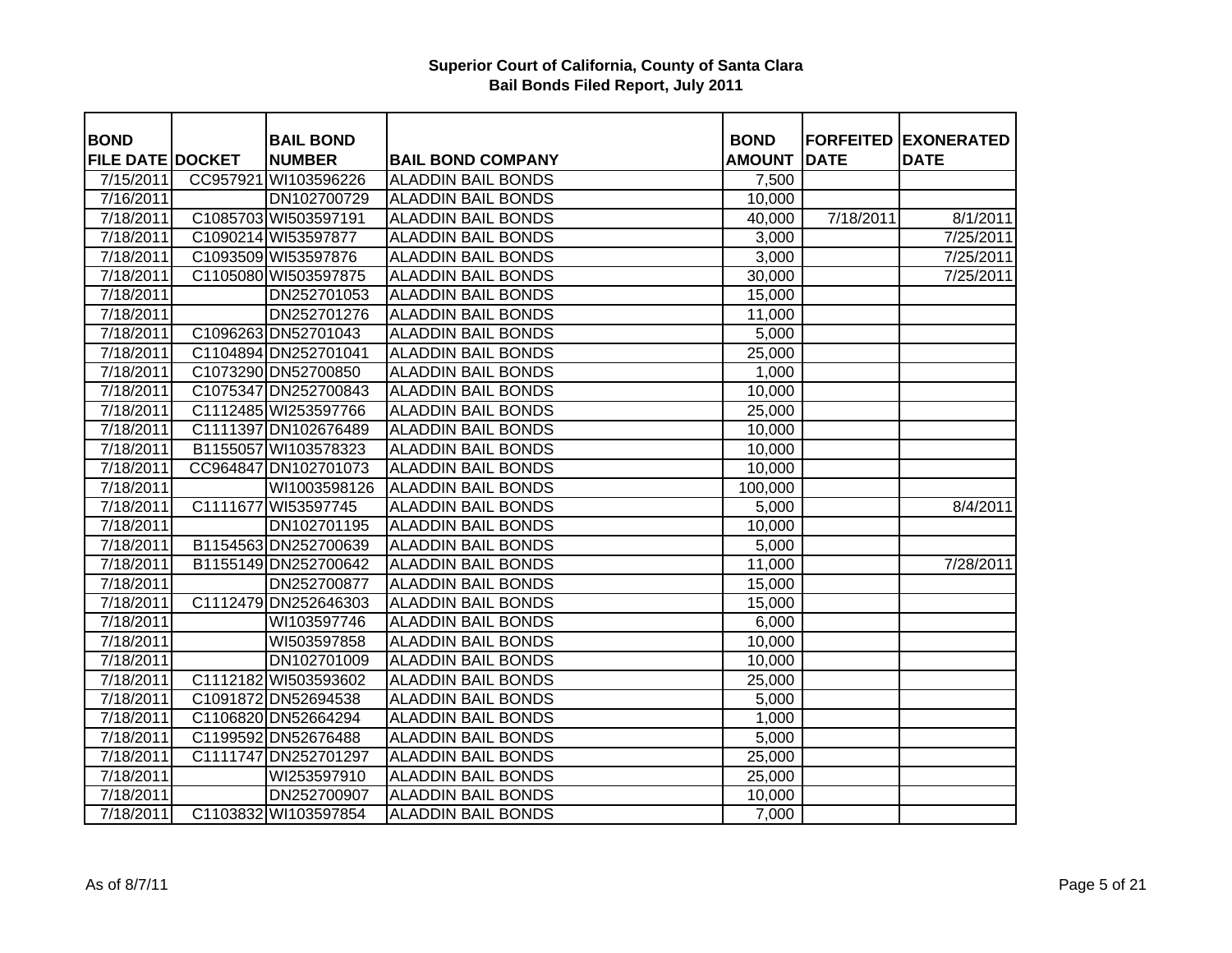| <b>BOND</b>             | <b>BAIL BOND</b>     |                                                        | <b>BOND</b>   |             | <b>FORFEITED EXONERATED</b> |
|-------------------------|----------------------|--------------------------------------------------------|---------------|-------------|-----------------------------|
| <b>FILE DATE DOCKET</b> | <b>NUMBER</b>        | <b>BAIL BOND COMPANY</b>                               | <b>AMOUNT</b> | <b>DATE</b> | <b>DATE</b>                 |
| 7/18/2011               | C1111109 WI103597853 | <b>ALADDIN BAIL BONDS</b><br><b>ALADDIN BAIL BONDS</b> | 10,000        |             |                             |
| 7/18/2011               | F1139292 DN252700765 |                                                        | 25,000        |             |                             |
| 7/18/2011               | C1111746 WI103597978 | <b>ALADDIN BAIL BONDS</b>                              | 10,000        | 8/1/2011    |                             |
| 7/19/2011               | DN252700935          | <b>ALADDIN BAIL BONDS</b>                              | 15,000        |             |                             |
| 7/19/2011               | B1155126 WI253598024 | <b>ALADDIN BAIL BONDS</b>                              | 11,350        |             |                             |
| 7/19/2011               | B1155100 DN252701115 | <b>ALADDIN BAIL BONDS</b>                              | 15,000        |             |                             |
| 7/19/2011               | B1155057 WI103573247 | <b>ALADDIN BAIL BONDS</b>                              | 10,000        |             |                             |
| 7/19/2011               | B1155101 WI253598034 | <b>ALADDIN BAIL BONDS</b>                              | 25,000        |             |                             |
| 7/19/2011               | DN502699637          | <b>ALADDIN BAIL BONDS</b>                              | 45,000        |             | 8/5/2011                    |
| 7/19/2011               | DN252700728          | <b>ALADDIN BAIL BONDS</b>                              | 25,000        |             |                             |
| 7/19/2011               | B1151769 DN52646294  | <b>ALADDIN BAIL BONDS</b>                              | 2,000         |             |                             |
| 7/19/2011               | B1155038 DN502700955 | <b>ALADDIN BAIL BONDS</b>                              | 27,000        |             | 7/28/2011                   |
| 7/19/2011               | F1139176 DN252700770 | <b>ALADDIN BAIL BONDS</b>                              | 20,000        |             |                             |
| 7/20/2011               | B1154584 DN502701408 | <b>ALADDIN BAIL BONDS</b>                              | 30,000        |             |                             |
| 7/20/2011               | C1105153 DN102700248 | <b>ALADDIN BAIL BONDS</b>                              | 5,000         |             |                             |
| 7/20/2011               | C1107688 WI53598265  | <b>ALADDIN BAIL BONDS</b>                              | 5,000         |             |                             |
| 7/20/2011               | F1139220 WI253598183 | <b>ALADDIN BAIL BONDS</b>                              | 17,408        |             |                             |
| 7/20/2011               | DN252701247          | <b>ALADDIN BAIL BONDS</b>                              | 11,000        |             |                             |
| 7/20/2011               | B1047419 DN102701257 | <b>ALADDIN BAIL BONDS</b>                              | 7,500         |             |                             |
| 7/20/2011               | DN252701544          | <b>ALADDIN BAIL BONDS</b>                              | 25,000        |             |                             |
| 7/20/2011               | C1105153 WI53597163  | <b>ALADDIN BAIL BONDS</b>                              | 5,000         |             |                             |
| 7/20/2011               | B1155058 DN502701173 | <b>ALADDIN BAIL BONDS</b>                              | 46,000        |             |                             |
| 7/20/2011               | C1105581 DN252701361 | <b>ALADDIN BAIL BONDS</b>                              | 25,000        |             |                             |
| 7/21/2011               | C1111314 WI103598380 | <b>ALADDIN BAIL BONDS</b>                              | 10,000        | 7/26/2011   |                             |
| 7/21/2011               | C1103591 DN502701530 | <b>ALADDIN BAIL BONDS</b>                              | 50,000        |             |                             |
| 7/21/2011               | DN52701704           | <b>ALADDIN BAIL BONDS</b>                              | 5,000         |             |                             |
| 7/21/2011               | C1080707 W53598369   | <b>ALADDIN BAIL BONDS</b>                              | 5,000         |             |                             |
| 7/21/2011               | C1087161 DN52701508  | <b>ALADDIN BAIL BONDS</b>                              | 1,000         |             |                             |
| 7/21/2011               | C1106220 DN52701507  | <b>ALADDIN BAIL BONDS</b>                              | 5,000         |             |                             |
| 7/21/2011               | WI253598417          | <b>ALADDIN BAIL BONDS</b>                              | 25,000        |             |                             |
| 7/21/2011               | C1100882 WI53598313  | <b>ALADDIN BAIL BONDS</b>                              | 5,000         |             | 7/25/2011                   |
| 7/21/2011               | F1139220 DN252701301 | <b>ALADDIN BAIL BONDS</b>                              | 11,000        |             |                             |
| 7/22/2011               | WI253593603          | <b>ALADDIN BAIL BONDS</b>                              | 25,000        |             |                             |
| $\frac{1}{222/2011}$    | DN252701789          | <b>ALADDIN BAIL BONDS</b>                              | 25,000        |             |                             |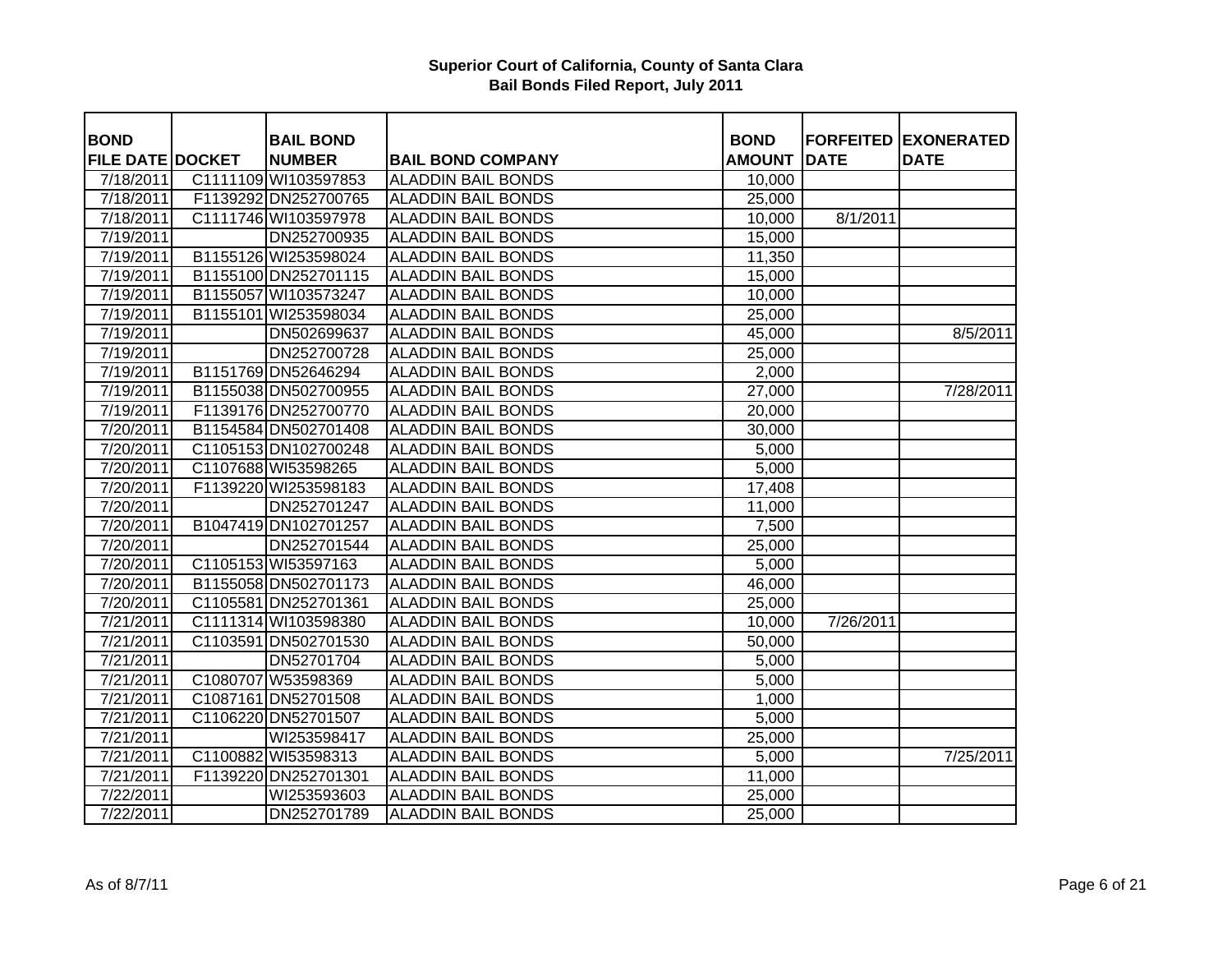| <b>BOND</b>             |          | <b>BAIL BOND</b>      |                           | <b>BOND</b>   |             | <b>FORFEITED EXONERATED</b> |
|-------------------------|----------|-----------------------|---------------------------|---------------|-------------|-----------------------------|
| <b>FILE DATE DOCKET</b> |          | <b>NUMBER</b>         | <b>BAIL BOND COMPANY</b>  | <b>AMOUNT</b> | <b>DATE</b> | <b>DATE</b>                 |
| 7/22/2011               |          | C1199721 DN502700818  | <b>ALADDIN BAIL BONDS</b> | 30,000        |             |                             |
| 7/22/2011               |          | B1153578 DN252701497  | <b>ALADDIN BAIL BONDS</b> | 25,000        |             |                             |
| 7/22/2011               |          | C1112259 WI103598642  | <b>ALADDIN BAIL BONDS</b> | 10,000        |             |                             |
| 7/22/2011               |          | B1153996 DN52701205   | <b>ALADDIN BAIL BONDS</b> | 3,000         |             |                             |
| 7/22/2011               |          | BB833071 WI53597964   | <b>ALADDIN BAIL BONDS</b> | 1,000         |             |                             |
| 7/22/2011               |          | C1112256 WI253598535  | <b>ALADDIN BAIL BONDS</b> | 10,250        |             |                             |
| 7/22/2011               |          | WI103598678           | <b>ALADDIN BAIL BONDS</b> | 10,000        |             |                             |
| 7/22/2011               |          | C1107382 WI53597881   | <b>ALADDIN BAIL BONDS</b> | 5,000         |             |                             |
| 7/23/2011               |          | WI53598787            | <b>ALADDIN BAIL BONDS</b> | 1,000         |             |                             |
| 7/23/2011               |          | WI103598740           | <b>ALADDIN BAIL BONDS</b> | 10,000        |             |                             |
| 7/23/2011               |          | DN252702020           | <b>ALADDIN BAIL BONDS</b> | 15,000        |             |                             |
| 7/23/2011               | C1112497 | WI253597394           | <b>ALADDIN BAIL BONDS</b> | 20,000        |             |                             |
| 7/23/2011               |          | WI253598721           | <b>ALADDIN BAIL BONDS</b> | 11,000        |             |                             |
| 7/23/2011               |          | DN252701976           | <b>ALADDIN BAIL BONDS</b> | 10,000        |             |                             |
| 7/23/2011               |          | C1112492 DN252702053  | <b>ALADDIN BAIL BONDS</b> | 25,000        |             |                             |
| 7/23/2011               |          | DN252702004           | <b>ALADDIN BAIL BONDS</b> | 10,000        |             |                             |
| 7/24/2011               |          | WI103598882           | <b>ALADDIN BAIL BONDS</b> | 10,000        |             |                             |
| 7/24/2011               |          | C1112493 DN502702223  | <b>ALADDIN BAIL BONDS</b> | 40,000        |             |                             |
| 7/24/2011               |          | DN252701525           | <b>ALADDIN BAIL BONDS</b> | 15,000        |             |                             |
| $\frac{7}{25/2011}$     |          | WI103598966           | <b>ALADDIN BAIL BONDS</b> | 10,000        |             |                             |
| 7/25/2011               |          | C1102951 DN102700721  | <b>ALADDIN BAIL BONDS</b> | 10,000        |             |                             |
| 7/25/2011               |          | B1154273 WI1003598427 | <b>ALADDIN BAIL BONDS</b> | 100,000       |             |                             |
| 7/25/2011               |          | C1106037 DN52701961   | <b>ALADDIN BAIL BONDS</b> | 5,000         |             |                             |
| 7/25/2011               |          | C1106038 DN52701964   | <b>ALADDIN BAIL BONDS</b> | 5,000         |             |                             |
| 7/25/2011               |          | C1109769 DN52701960   | <b>ALADDIN BAIL BONDS</b> | 5,000         |             |                             |
| 7/25/2011               |          | C1094309 DN52701211   | <b>ALADDIN BAIL BONDS</b> | 1,250         |             |                             |
| 7/25/2011               |          | C1108909 DN502702177  | <b>ALADDIN BAIL BONDS</b> | 50,000        |             |                             |
| 7/25/2011               |          | F1139291 DN252701692  | <b>ALADDIN BAIL BONDS</b> | 20,000        |             |                             |
| 7/25/2011               |          | DN252702325           | <b>ALADDIN BAIL BONDS</b> | 25,000        |             |                             |
| 7/25/2011               |          | C1080734 DN252701767  | <b>ALADDIN BAIL BONDS</b> | 25,000        |             |                             |
| 7/25/2011               |          | C1109417 DN252701397  | <b>ALADDIN BAIL BONDS</b> | 20,000        |             |                             |
| 7/25/2011               |          | B1050638 WI103598402  | <b>ALADDIN BAIL BONDS</b> | 10,000        |             |                             |
| 7/25/2011               |          | B1154338 WI103598308  | <b>ALADDIN BAIL BONDS</b> | 10,000        |             |                             |
| 7/25/2011               |          | WI103598902           | <b>ALADDIN BAIL BONDS</b> | 5,000         |             |                             |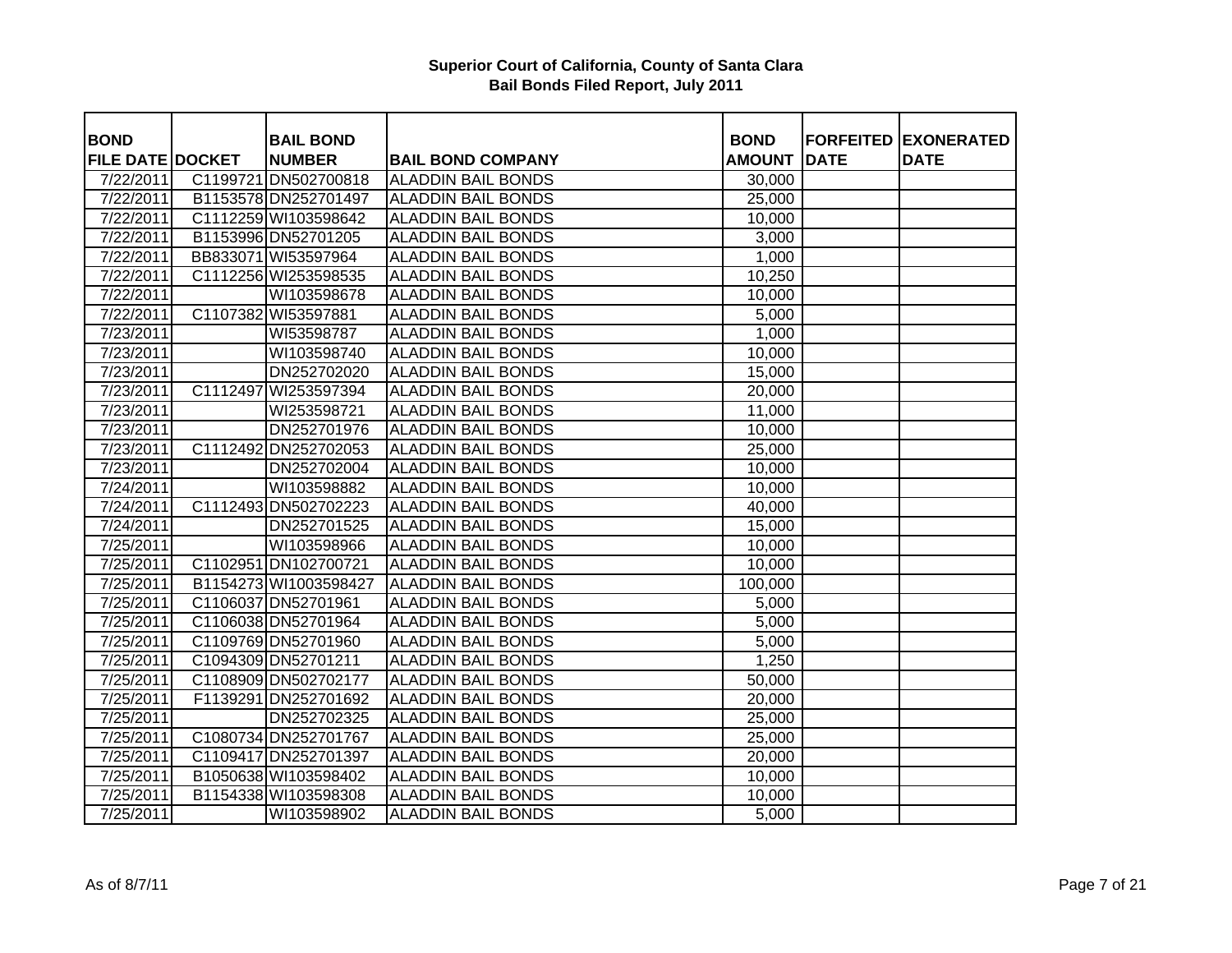| <b>BOND</b>             | <b>BAIL BOND</b>      |                                 | <b>BOND</b>   |             | <b>FORFEITED EXONERATED</b> |
|-------------------------|-----------------------|---------------------------------|---------------|-------------|-----------------------------|
| <b>FILE DATE DOCKET</b> | <b>NUMBER</b>         | <b>BAIL BOND COMPANY</b>        | <b>AMOUNT</b> | <b>DATE</b> | <b>DATE</b>                 |
| 7/26/2011               | DN502702451           | <b>ALADDIN BAIL BONDS</b>       | 35,000        |             |                             |
| 7/26/2011               | DN52701757            | <b>ALADDIN BAIL BONDS</b>       | 5,000         |             |                             |
| 7/26/2011               | C1112495 WI503599133  | <b>ALADDIN BAIL BONDS</b>       | 25,000        |             |                             |
| 7/26/2011               | WI253598728           | <b>ALADDIN BAIL BONDS</b>       | 10,000        |             |                             |
| 7/26/2011               | FF618077 DN102701993  | <b>ALADDIN BAIL BONDS</b>       | 5,000         |             |                             |
| 7/26/2011               | B1155287 DN252701838  | <b>ALADDIN BAIL BONDS</b>       | 25,000        |             |                             |
| 7/26/2011               | F1139216 WI53598538   | <b>ALADDIN BAIL BONDS</b>       | 5,000         |             |                             |
| 7/26/2011               | F1139224 WI103598537  | <b>ALADDIN BAIL BONDS</b>       | 10,000        |             |                             |
| 7/26/2011               | B1155412 DN252701894  | <b>ALADDIN BAIL BONDS</b>       | 25,000        |             |                             |
| 7/26/2011               | F1138403 DN102701662  | <b>ALADDIN BAIL BONDS</b>       | 6,000         |             |                             |
| 7/27/2011               | C1104643 DN102702537  | <b>ALADDIN BAIL BONDS</b>       | 7,000         |             |                             |
| 7/28/2011               | C1102784 WI53599298   | <b>ALADDIN BAIL BONDS</b>       | 3,500         |             |                             |
| 7/28/2011               | C1199130 WI253598738  | <b>ALADDIN BAIL BONDS</b>       | 20,000        |             |                             |
| 7/28/2011               | C1109411 DN502702361  | <b>ALADDIN BAIL BONDS</b>       | 35,000        |             |                             |
| 7/28/2011               | C1111979 WI1003599317 | <b>ALADDIN BAIL BONDS</b>       | 75,000        |             |                             |
| 7/28/2011               | CC629344 WI103599291  | <b>ALADDIN BAIL BONDS</b>       | 10,000        |             |                             |
| 7/28/2011               | F1138162 WI253599173  | <b>ALADDIN BAIL BONDS</b>       | 15,000        |             |                             |
| 7/29/2011               | C1112386 WI503599420  | <b>ALADDIN BAIL BONDS</b>       | 50,000        |             |                             |
| 7/29/2011               | B1154635 WI53573233   | <b>ALADDIN BAIL BONDS</b>       | 3,000         |             |                             |
| 7/29/2011               | WI103599196           | <b>ALADDIN BAIL BONDS</b>       | 10,000        |             |                             |
| 7/29/2011               | C1100083 WI53599339   | <b>ALADDIN BAIL BONDS</b>       | 5,000         |             |                             |
| 7/29/2011               | C1109056 WI53599340   | <b>ALADDIN BAIL BONDS</b>       | 5,000         |             |                             |
| 7/29/2011               | C1112387 DN252702870  | <b>ALADDIN BAIL BONDS</b>       | 15,000        |             |                             |
| 7/29/2011               | B1154353 DN252702604  | <b>ALADDIN BAIL BONDS</b>       | 25,000        |             |                             |
| 7/29/2011               | DN102654896           | <b>ALADDIN BAIL BONDS</b>       | 10,000        |             |                             |
| 7/29/2011               | C1198943 DN52702833   | <b>ALADDIN BAIL BONDS</b>       | 5,000         |             |                             |
| 7/11/2011               | C1106206 A2500555580  | <b>ALAN DAVIDSON BAIL BONDS</b> | 5,000         |             |                             |
| 7/5/2011                | F1034649 A72248375    | <b>ALICE CORTEZ BAIL BONDS</b>  | 5,000         |             |                             |
| 7/13/2011               | F1139398 A152176054   | <b>ALICE CORTEZ BAIL BONDS</b>  | 10,000        |             |                             |
| 7/14/2011               | C1112057 A302124655   | ALICE CORTEZ BAIL BONDS         | 21,000        |             |                             |
| 7/15/2011               | C1106773 A72248376    | ALICE CORTEZ BAIL BONDS         | 1,000         |             |                             |
| 7/15/2011               | F1139293 A152176055   | <b>ALICE CORTEZ BAIL BONDS</b>  | 10,000        |             |                             |
| 7/25/2011               | F1139193 A152174657   | ALICE CORTEZ BAIL BONDS         | 11,500        |             |                             |
| 7/25/2011               | F1137573 A72249462    | ALICE CORTEZ BAIL BONDS         | 5,000         |             |                             |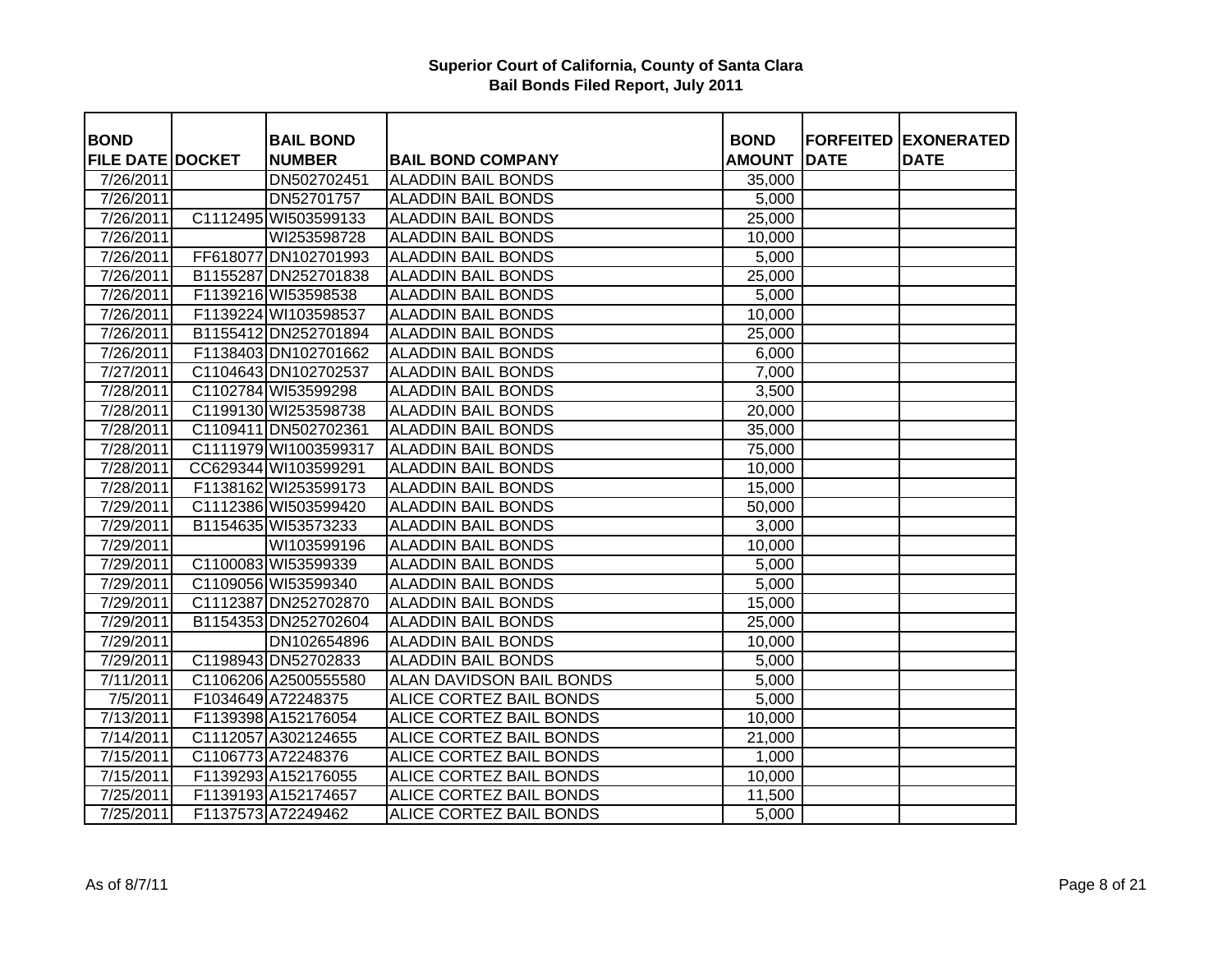| <b>BOND</b>             |                       | <b>BAIL BOND</b>   |                                          | <b>BOND</b>   |             | <b>FORFEITED EXONERATED</b> |
|-------------------------|-----------------------|--------------------|------------------------------------------|---------------|-------------|-----------------------------|
| <b>FILE DATE DOCKET</b> |                       | <b>NUMBER</b>      | <b>BAIL BOND COMPANY</b>                 | <b>AMOUNT</b> | <b>DATE</b> | <b>DATE</b>                 |
| 7/25/2011               |                       | F1139290 A72248379 | <b>ALICE CORTEZ BAIL BONDS</b>           | 5,000         |             |                             |
| 7/1/2011                | C1108340              |                    | 5550698355 ALL PRO BAIL BONDS            | 40,000        |             |                             |
| 7/4/2011                |                       |                    | 5111650695 ALL PRO BAIL BONDS            | 10,000        |             |                             |
| 7/5/2011                | B1154270              |                    | 5801003406 ALL PRO BAIL BONDS            | 5,000         |             |                             |
| 7/5/2011                | C1111417              |                    | 5111643772 ALL PRO BAIL BONDS            | 9,000         |             |                             |
| 7/5/2011                | C1110681              |                    | 5801004953 ALL PRO BAIL BONDS            | 5,000         |             | 7/22/2011                   |
| 7/5/2011                | C1106510              |                    | 5801004119 ALL PRO BAIL BONDS            | 5,000         |             |                             |
| 7/5/2011                | C1111055              |                    | 5111650736 ALL PRO BAIL BONDS            | 10,000        |             |                             |
| 7/5/2011                | C1106631              |                    | 5111650749 ALL PRO BAIL BONDS            | 10,000        |             | 7/6/2011                    |
| 7/5/2011                | C1109917              |                    | 5111643769 ALL PRO BAIL BONDS            | 3,000         |             |                             |
| 7/5/2011                | C1110077              |                    | 5550692704 ALL PRO BAIL BONDS            | 50,000        |             |                             |
| $\frac{1}{7}$ /6/2011   | C1110919              |                    | 5111660324 ALL PRO BAIL BONDS            | 6,000         |             |                             |
| 7/6/2011                | B1151885              |                    | 5801004937 ALL PRO BAIL BONDS            | 5,000         |             |                             |
| $\frac{1}{7}$ /6/2011   | B1153723              |                    | 5801004940 ALL PRO BAIL BONDS            | 2,000         |             |                             |
| 7/6/2011                | B1154792              |                    | 5271229052 ALL PRO BAIL BONDS            | 10,000        | 7/14/2011   |                             |
| 7/6/2011                |                       |                    | 5111615436 ALL PRO BAIL BONDS            | 11,000        |             | 8/2/2011                    |
| 7/6/2011                | C1112258              |                    | 5111643756 ALL PRO BAIL BONDS            | 10,000        |             |                             |
| 7/6/2011                | $\overline{C}$ 103926 |                    | 5111650682 ALL PRO BAIL BONDS            | 10,000        |             |                             |
| 7/6/2011                | C1103926              |                    | 5271229078 ALL PRO BAIL BONDS            | 17,000        |             |                             |
| 7/6/2011                | CC827713              |                    | 5111650679 ALL PRO BAIL BONDS            | 10,000        |             |                             |
| 7/6/2011                |                       |                    | C1111739 2011BB009591 ALL PRO BAIL BONDS | 10,000        |             |                             |
| 7/6/2011                |                       |                    | 5271233453 ALL PRO BAIL BONDS            | 25,000        |             | 7/20/2011                   |
| 7/6/2011                | B1155323              |                    | 5111615423 ALL PRO BAIL BONDS            | 10,000        |             |                             |
| 7/7/2011                | B1154568              |                    | 5105201177 ALL PRO BAIL BONDS            | 100,000       |             |                             |
| 7/7/2011                | B1154768              |                    | 5271229065 ALL PRO BAIL BONDS            | 25,000        |             |                             |
| 7/7/2011                | B1154466              |                    | 5111632091 ALL PRO BAIL BONDS            | 10,000        |             |                             |
| 7/8/2011                | C1103947              |                    | 5271234843 ALL PRO BAIL BONDS            | 20,000        |             |                             |
| 7/8/2011                | C1104022              |                    | 5105201148 ALL PRO BAIL BONDS            | 81,000        |             |                             |
| 7/10/2011               | C1110647              |                    | 5550692692 ALL PRO BAIL BONDS            | 50,000        |             |                             |
| 7/11/2011               | C1106718              |                    | 5271234856 ALL PRO BAIL BONDS            | 25,000        |             |                             |
| 7/11/2011               | C1101322              |                    | 5801004979 ALL PRO BAIL BONDS            | 5,000         |             |                             |
| 7/11/2011               | C1110728              |                    | 5111615449 ALL PRO BAIL BONDS            | 10,000        |             |                             |
| 7/12/2011               | C1101337              |                    | 5550727051 ALL PRO BAIL BONDS            | 50,000        |             |                             |
| 7/12/2011               |                       |                    | 5111615452 ALL PRO BAIL BONDS            | 10,000        |             |                             |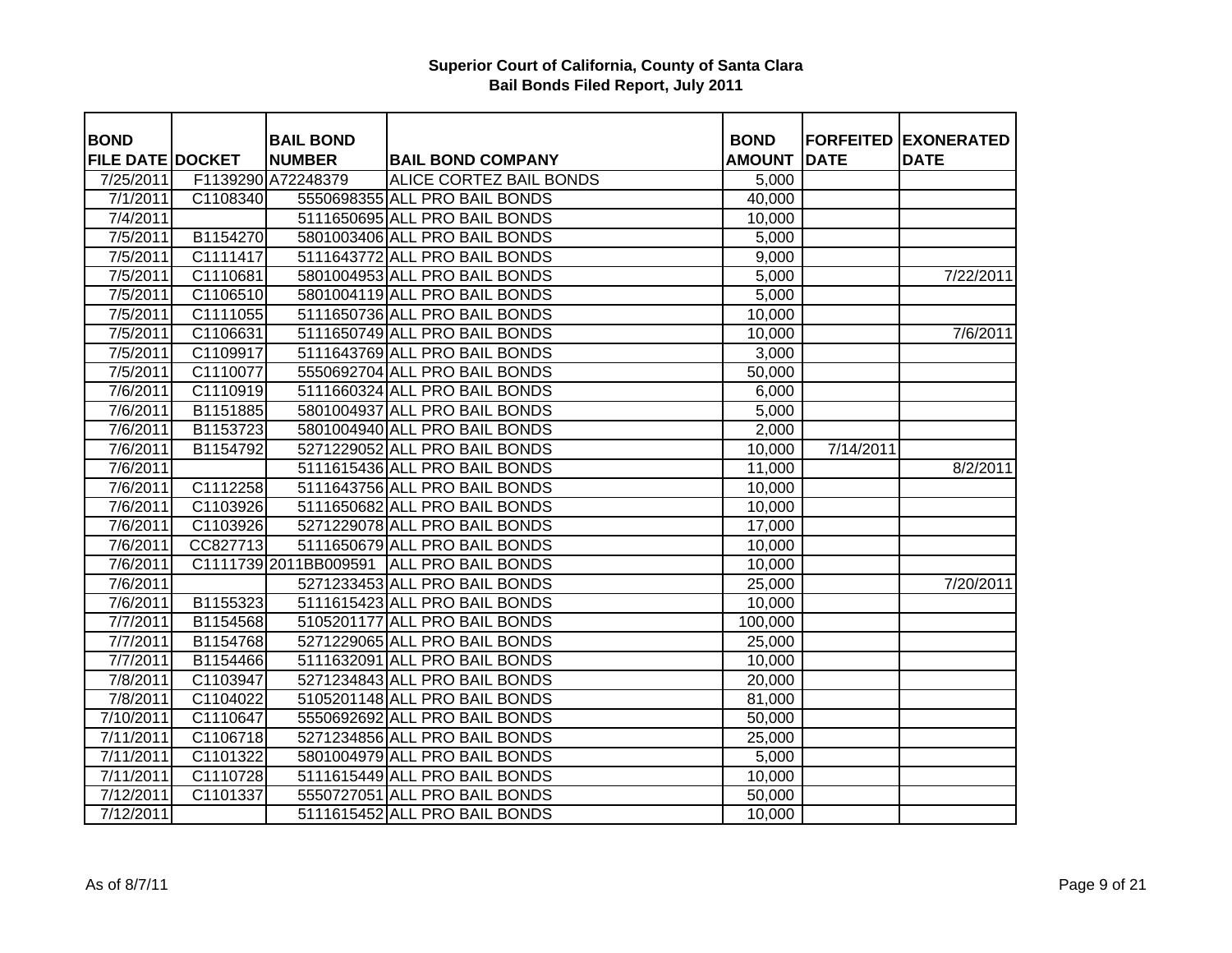| <b>BOND</b>             |          | <b>BAIL BOND</b>     |                               | <b>BOND</b>         |             | <b>FORFEITED EXONERATED</b> |
|-------------------------|----------|----------------------|-------------------------------|---------------------|-------------|-----------------------------|
| <b>FILE DATE DOCKET</b> |          | <b>NUMBER</b>        | <b>BAIL BOND COMPANY</b>      | <b>AMOUNT</b>       | <b>DATE</b> | <b>DATE</b>                 |
| 7/12/2011               | C1110990 |                      | 5550727064 ALL PRO BAIL BONDS | $\overline{50,000}$ |             |                             |
| 7/15/2011               | B1155009 |                      | 5111618606 ALL PRO BAIL BONDS | 10,000              |             |                             |
| 7/18/2011               |          |                      | 5111623653 ALL PRO BAIL BONDS | 10,000              |             |                             |
| 7/18/2011               |          |                      | 5111623682 ALL PRO BAIL BONDS | 10,000              |             |                             |
| 7/18/2011               | CC630372 |                      | 5271234869 ALL PRO BAIL BONDS | 20,000              |             |                             |
| 7/18/2011               | C1065743 |                      | 5111623640 ALL PRO BAIL BONDS | 11,000              |             |                             |
| 7/18/2011               | C1112478 |                      | 5111623679 ALL PRO BAIL BONDS | 11,000              |             |                             |
| 7/18/2011               | C1108871 |                      | 5550698368 ALL PRO BAIL BONDS | 35,000              |             |                             |
| 7/18/2011               | C1087659 |                      | 5271234872 ALL PRO BAIL BONDS | 15,000              |             |                             |
| 7/19/2011               | C1111618 |                      | 5111623695 ALL PRO BAIL BONDS | 10,000              |             |                             |
| 7/19/2011               | C1094042 |                      | 5550698371 ALL PRO BAIL BONDS | 50,000              | 7/21/2011   |                             |
| 7/19/2011               |          |                      | 5111623666 ALL PRO BAIL BONDS | 10,000              |             |                             |
| 7/19/2011               |          |                      | 5271243997 ALL PRO BAIL BONDS | 25,000              |             |                             |
| 7/20/2011               | C1109407 |                      | 5271244006 ALL PRO BAIL BONDS | 20,000              |             |                             |
| 7/20/2011               | C1108856 |                      | 5111615465 ALL PRO BAIL BONDS | 7,000               |             |                             |
| 7/20/2011               | C1071883 |                      | 5111672606 ALL PRO BAIL BONDS | 10,000              |             |                             |
| 7/20/2011               | C1110359 |                      | 5105202439 ALL PRO BAIL BONDS | 80,000              |             | 7/26/2011                   |
| 7/22/2011               | C1103796 |                      | 5271243984 ALL PRO BAIL BONDS | 25,000              |             |                             |
| 7/22/2011               | C1111319 |                      | 5801025392 ALL PRO BAIL BONDS | 5,000               |             | 7/28/2011                   |
| 7/22/2011               | B1155020 |                      | 5200064398 ALL PRO BAIL BONDS | 150,000             |             |                             |
| 7/22/2011               | BB940254 |                      | 5271266343 ALL PRO BAIL BONDS | 20,000              |             |                             |
| 7/23/2011               |          |                      | 5801004982 ALL PRO BAIL BONDS | 1,000               |             |                             |
| 7/24/2011               |          |                      | 5111623707 ALL PRO BAIL BONDS | 10,000              |             |                             |
| 7/25/2011               | C1102105 |                      | 5801016008 ALL PRO BAIL BONDS | 5,000               |             |                             |
| 7/25/2011               | CC957085 |                      | 5111623723 ALL PRO BAIL BONDS | 10,000              |             |                             |
| 7/25/2011               | C1111556 |                      | 5801016011 ALL PRO BAIL BONDS | 500                 |             |                             |
| 7/27/2011               | C1084082 |                      | 5111650710 ALL PRO BAIL BONDS | 7,500               |             |                             |
| 7/28/2011               | C1112085 |                      | 5271291774 ALL PRO BAIL BONDS | 15,000              |             |                             |
| 7/29/2011               |          |                      | 5801029402 ALL PRO BAIL BONDS | 5,000               |             |                             |
| 7/29/2011               | C1076945 |                      | 5271239864 ALL PRO BAIL BONDS | 20,000              |             | 7/29/2011                   |
| $\frac{1}{7}/5/2011$    |          | C1111420 IS30K111759 | <b>AMIGO BAIL BONDS</b>       | 16,000              |             |                             |
| 7/11/2011               |          | C1094678 IS50K66764  | <b>AMIGO BAIL BONDS</b>       | 5,000               |             |                             |
| 7/11/2011               |          | IS50K65355           | <b>AMIGO BAIL BONDS</b>       | 15,000              |             |                             |
| 7/13/2011               |          | IS30K112588          | <b>AMIGO BAIL BONDS</b>       | 5,000               |             |                             |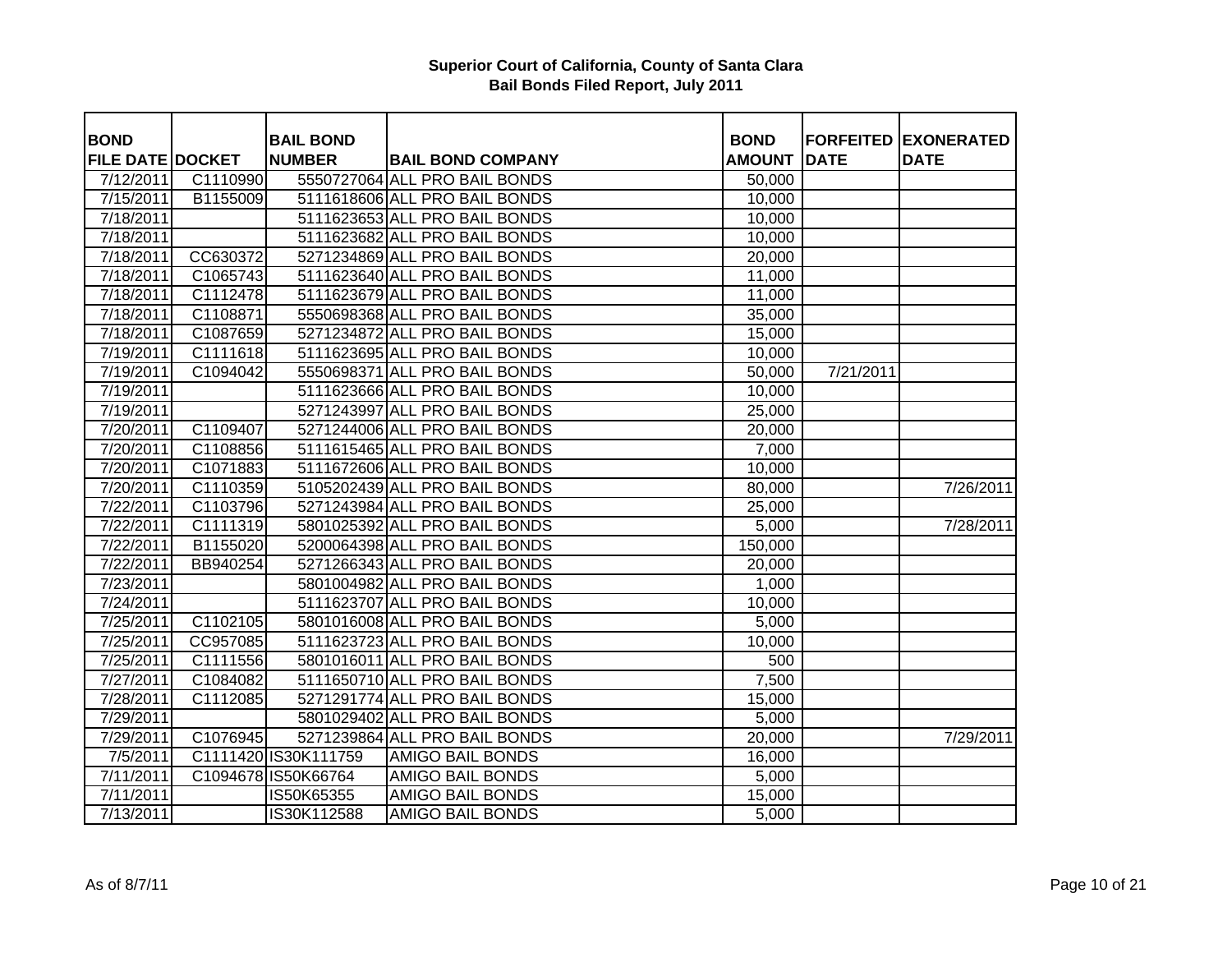| <b>BOND</b><br><b>FILE DATE DOCKET</b> | <b>BAIL BOND</b><br><b>NUMBER</b>   | <b>BAIL BOND COMPANY</b>   | <b>BOND</b><br><b>AMOUNT</b> | <b>DATE</b> | <b>FORFEITED EXONERATED</b><br><b>DATE</b> |
|----------------------------------------|-------------------------------------|----------------------------|------------------------------|-------------|--------------------------------------------|
| 7/22/2011                              | IS30K112589                         | <b>AMIGO BAIL BONDS</b>    | 25,000                       |             |                                            |
| 7/24/2011                              | IS30K112590                         | <b>AMIGO BAIL BONDS</b>    | 10,000                       |             |                                            |
| 7/1/2011                               | C1108732 T2550297039                | <b>BAD BOYS BAIL BONDS</b> |                              |             |                                            |
| 7/2/2011                               | C1111075 T5050301843                | <b>BAD BOYS BAIL BONDS</b> | 25,000<br>30,000             |             |                                            |
| 7/3/2011                               | C1110781 T2550292438                | <b>BAD BOYS BAIL BONDS</b> | 22,000                       |             |                                            |
| 7/3/2011                               | C1111687 T2550297518                | <b>BAD BOYS BAIL BONDS</b> | 11,000                       |             |                                            |
| 7/3/2011                               | C1111737 T1050297629                | <b>BAD BOYS BAIL BONDS</b> | 10,000                       |             |                                            |
|                                        | C1111691 T2550297636                | <b>BAD BOYS BAIL BONDS</b> | 11,000                       |             |                                            |
| 7/4/2011<br>7/4/2011                   |                                     | <b>BAD BOYS BAIL BONDS</b> |                              |             | 8/1/2011                                   |
| 7/4/2011                               | T2550297520<br>C1111901 T1050297511 | <b>BAD BOYS BAIL BONDS</b> | 25,000                       |             |                                            |
| 7/5/2011                               | T1050297422                         | <b>BAD BOYS BAIL BONDS</b> | 10,000                       |             |                                            |
| $\overline{7/5}/2011$                  | C1106925 T55031384                  |                            | 10,000                       |             | 7/29/2011                                  |
|                                        |                                     | <b>BAD BOYS BAIL BONDS</b> | 3,500                        |             |                                            |
| 7/5/2011                               | C1111472 T2550297638                | <b>BAD BOYS BAIL BONDS</b> | 25,000                       |             |                                            |
| 7/5/2011                               | C1105630 T1050297624                | <b>BAD BOYS BAIL BONDS</b> | 10,000                       |             |                                            |
| 7/5/2011                               | T5050301844                         | <b>BAD BOYS BAIL BONDS</b> | 35,000                       |             | 8/1/2011                                   |
| $\overline{7/5}/2011$                  | C1111275 T5050301845                | <b>BAD BOYS BAIL BONDS</b> | 35,000                       |             |                                            |
| 7/5/2011                               | C1102121 T550301387                 | <b>BAD BOYS BAIL BONDS</b> | 1,000                        |             |                                            |
| 7/5/2011                               | T2550292743                         | <b>BAD BOYS BAIL BONDS</b> | 11,000                       |             | 7/29/2011                                  |
| 7/6/2011                               | C1105584 T1050297512                | <b>BAD BOYS BAIL BONDS</b> | 10,000                       |             | 7/8/2011                                   |
| 7/6/2011                               | BB728725 T1050297625                | <b>BAD BOYS BAIL BONDS</b> | 10,000                       |             |                                            |
| 7/6/2011                               | T1050292807                         | <b>BAD BOYS BAIL BONDS</b> | 10,000                       |             |                                            |
| 7/6/2011                               | B1048682 T550292492                 | <b>BAD BOYS BAIL BONDS</b> | 5,000                        |             |                                            |
| 7/6/2011                               | B1154349 T5050301846                | <b>BAD BOYS BAIL BONDS</b> | 50,000                       |             |                                            |
| $\frac{1}{7}$ 6/2011                   | T550301389                          | <b>BAD BOYS BAIL BONDS</b> | 250                          |             |                                            |
| 7/6/2011                               | C1111409 T550297680                 | <b>BAD BOYS BAIL BONDS</b> | 1,000                        |             |                                            |
| 7/7/2011                               | B1051436 T550301779                 | <b>BAD BOYS BAIL BONDS</b> | 5,000                        |             |                                            |
| 7/7/2011                               | C1080684 T550301776                 | <b>BAD BOYS BAIL BONDS</b> | 5,000                        |             |                                            |
| 7/7/2011                               | B1153604 T550301489                 | <b>BAD BOYS BAIL BONDS</b> | 5,000                        |             |                                            |
| 7/7/2011                               | C1094733 T550301777                 | <b>BAD BOYS BAIL BONDS</b> | 5,000                        |             |                                            |
| 7/7/2011                               | C1081389 T1050297627                | <b>BAD BOYS BAIL BONDS</b> | 7,500                        |             |                                            |
| 7/7/2011                               | C1108927 T1550297547                | <b>BAD BOYS BAIL BONDS</b> | 50,000                       |             |                                            |
| 7/8/2011                               | C1102921 T2550301520                | <b>BAD BOYS BAIL BONDS</b> | 20,000                       |             |                                            |
| 7/8/2011                               | C1107847 T550301778                 | <b>BAD BOYS BAIL BONDS</b> | 5,000                        |             |                                            |
| 7/8/2011                               | C1112377 T1050297516                | <b>BAD BOYS BAIL BONDS</b> | 10,000                       |             |                                            |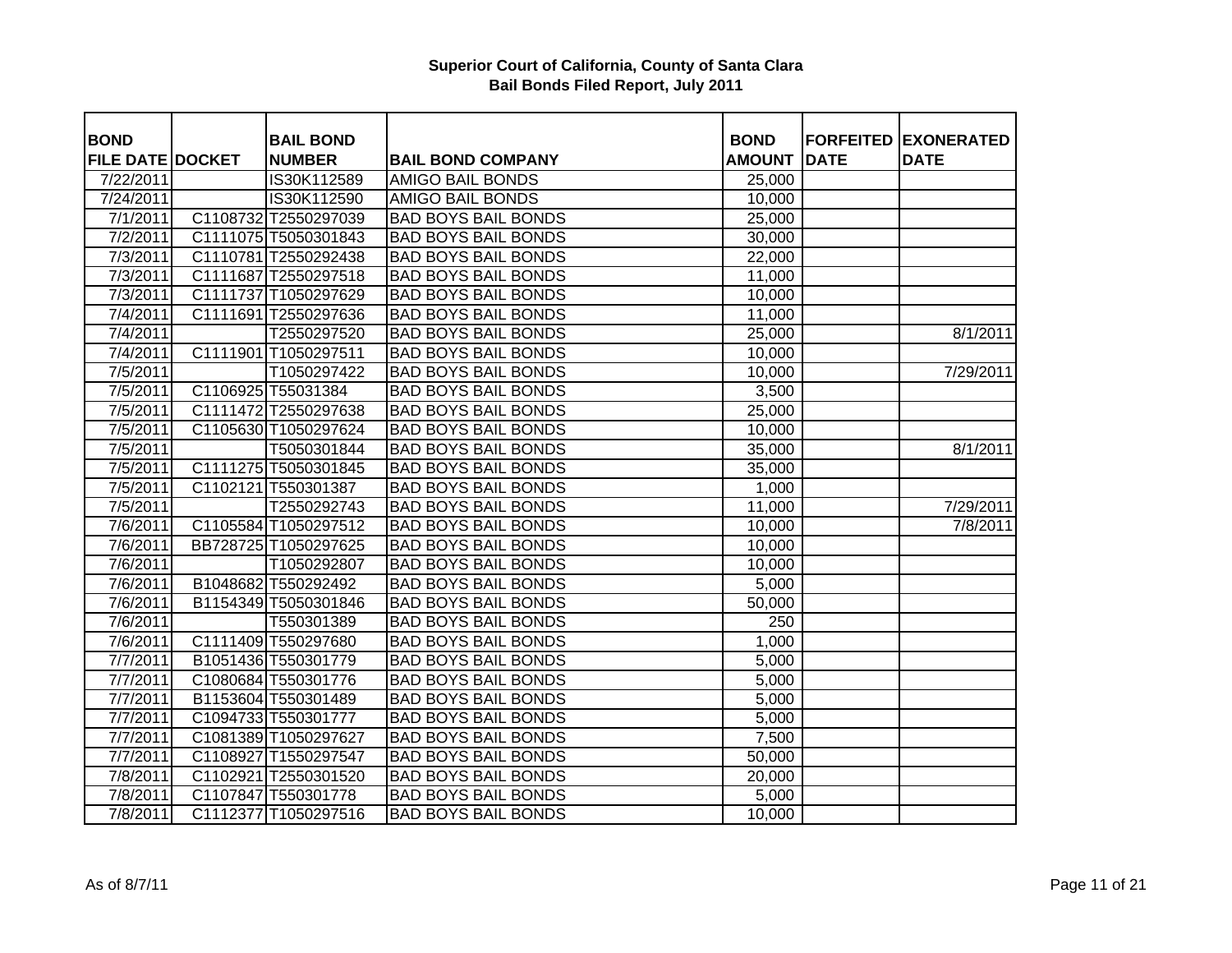| <b>BOND</b>             | <b>BAIL BOND</b>      |                            | <b>BOND</b>   |             | <b>FORFEITED EXONERATED</b> |
|-------------------------|-----------------------|----------------------------|---------------|-------------|-----------------------------|
| <b>FILE DATE DOCKET</b> | <b>NUMBER</b>         | <b>BAIL BOND COMPANY</b>   | <b>AMOUNT</b> | <b>DATE</b> | <b>DATE</b>                 |
| 7/8/2011                | C1112311 T2550301517  | <b>BAD BOYS BAIL BONDS</b> | 11,000        |             |                             |
| 7/9/2011                | C1111183 T1050301495  | <b>BAD BOYS BAIL BONDS</b> | 10,000        |             |                             |
| 7/9/2011                | T1050297513           | <b>BAD BOYS BAIL BONDS</b> | 10,000        |             |                             |
| 7/9/2011                | C1111477 T2550301518  | <b>BAD BOYS BAIL BONDS</b> | 11,000        |             |                             |
| 7/10/2011               | T5050302458           | <b>BAD BOYS BAIL BONDS</b> | 40,000        |             |                             |
| 7/10/2011               | B1155003 T25503014114 | <b>BAD BOYS BAIL BONDS</b> | 11,500        |             | 7/25/2011                   |
| 7/11/2011               | C1110228 T105031496   | <b>BAD BOYS BAIL BONDS</b> | 10,000        |             |                             |
| 7/11/2011               | C1111095 T5050302454  | <b>BAD BOYS BAIL BONDS</b> | 31,000        |             |                             |
| 7/11/2011               | C1100340 T505031533   | <b>BAD BOYS BAIL BONDS</b> | 25,000        |             |                             |
| 7/11/2011               | CC963941 T2550297429  | <b>BAD BOYS BAIL BONDS</b> | 20,000        |             |                             |
| 7/11/2011               | C1110340 T5050301533  | <b>BAD BOYS BAIL BONDS</b> | 35,000        |             |                             |
| 7/12/2011               | T2550301416           | <b>BAD BOYS BAIL BONDS</b> | 11,000        |             |                             |
| 7/12/2011               | B1155229 T2550302126  | <b>BAD BOYS BAIL BONDS</b> | 20,000        |             |                             |
| 7/12/2011               | C1111258 T2550301415  | <b>BAD BOYS BAIL BONDS</b> | 25,000        |             |                             |
| 7/12/2011               | B1154891 T5050302142  | <b>BAD BOYS BAIL BONDS</b> | 50,000        |             |                             |
| 7/12/2011               | C1198350 T105031403   | <b>BAD BOYS BAIL BONDS</b> | 10,000        |             | 7/14/2011                   |
| 7/13/2011               | CC962877 T1050301402  | <b>BAD BOYS BAIL BONDS</b> | 10,000        |             |                             |
| 7/13/2011               | C1112366 T550302414   | <b>BAD BOYS BAIL BONDS</b> | 5,000         |             |                             |
| 7/13/2011               | T1050301400           | <b>BAD BOYS BAIL BONDS</b> | 6,000         |             |                             |
| 7/13/2011               | C1110650 T550302413   | <b>BAD BOYS BAIL BONDS</b> | 5,000         |             |                             |
| 7/13/2011               | C1107044 T550302412   | <b>BAD BOYS BAIL BONDS</b> | 5,000         |             |                             |
| 7/14/2011               | CC449760 T2550297711  | <b>BAD BOYS BAIL BONDS</b> | 20,000        |             |                             |
| 7/15/2011               | B1155079 T5050302457  | <b>BAD BOYS BAIL BONDS</b> | 50,000        |             |                             |
| 7/15/2011               | C1199837 T7550292465  | <b>BAD BOYS BAIL BONDS</b> | 75,000        |             |                             |
| 7/15/2011               | C1106358 T5050302459  | <b>BAD BOYS BAIL BONDS</b> | 50,000        |             |                             |
| 7/15/2011               | F1138295 T2550297710  | <b>BAD BOYS BAIL BONDS</b> | 15,000        |             |                             |
| 7/18/2011               | C1087409 T1050297695  | <b>BAD BOYS BAIL BONDS</b> | 7,500         |             |                             |
| $\frac{7}{18}$ 2011     | T1050297691           | <b>BAD BOYS BAIL BONDS</b> | 10,000        |             |                             |
| 7/18/2011               | T550302416            | <b>BAD BOYS BAIL BONDS</b> | 1,250         |             |                             |
| 7/18/2011               | T2550297708           | <b>BAD BOYS BAIL BONDS</b> | 15,000        |             |                             |
| 7/18/2011               | C1108743 T1050297690  | <b>BAD BOYS BAIL BONDS</b> | 10,000        |             |                             |
| 7/18/2011               | T1050301804           | <b>BAD BOYS BAIL BONDS</b> | 10,000        |             |                             |
| 7/18/2011               | C1080668 T550302415   | <b>BAD BOYS BAIL BONDS</b> | 5,000         |             |                             |
| 7/18/2011               | C1108163 T2550306066  | <b>BAD BOYS BAIL BONDS</b> | 25,000        |             |                             |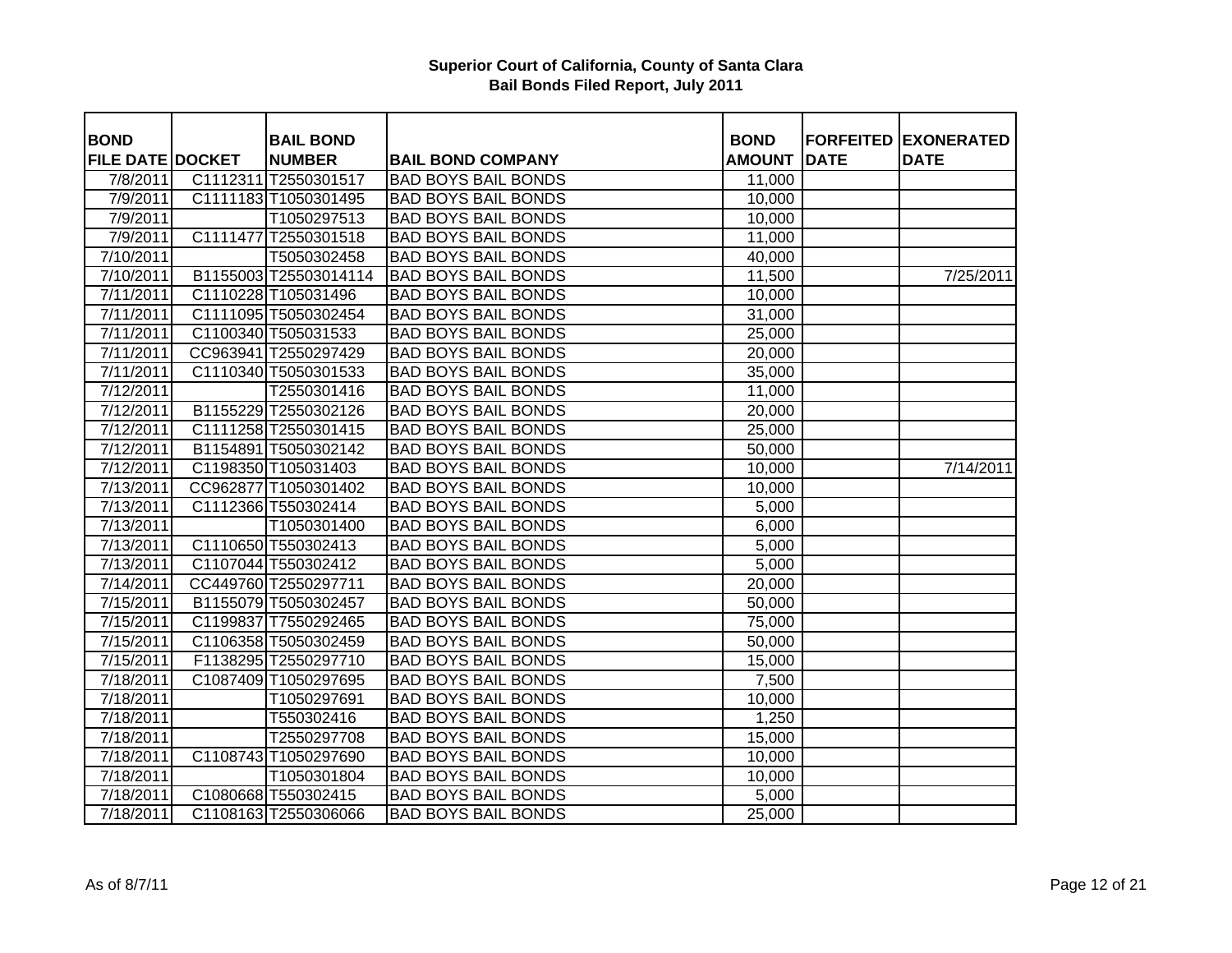| <b>BOND</b>             | <b>BAIL BOND</b>      |                            | <b>BOND</b>   |             | <b>FORFEITED EXONERATED</b> |
|-------------------------|-----------------------|----------------------------|---------------|-------------|-----------------------------|
| <b>FILE DATE DOCKET</b> | <b>NUMBER</b>         | <b>BAIL BOND COMPANY</b>   | <b>AMOUNT</b> | <b>DATE</b> | <b>DATE</b>                 |
| 7/18/2011               | B1154217 T1050297694  | <b>BAD BOYS BAIL BONDS</b> | 8,000         |             |                             |
| 7/18/2011               | C1111932 T550302418   | <b>BAD BOYS BAIL BONDS</b> | 5,000         |             |                             |
| 7/19/2011               | B1154931 T2550301418  | <b>BAD BOYS BAIL BONDS</b> | 25,000        |             |                             |
| 7/19/2011               | F1138411 T2550306068  | <b>BAD BOYS BAIL BONDS</b> | 25,000        |             |                             |
| 7/19/2011               | T1050302428           | <b>BAD BOYS BAIL BONDS</b> | 10,000        |             |                             |
| 7/19/2011               | B1155081 T1050297693  | <b>BAD BOYS BAIL BONDS</b> | 10,000        |             |                             |
| 7/20/2011               | F1139014 T2550297709  | <b>BAD BOYS BAIL BONDS</b> | 5,000         |             |                             |
| 7/20/2011               | C1109953 T105031805   | <b>BAD BOYS BAIL BONDS</b> | 10,000        |             |                             |
| 7/20/2011               | C1111310 T2550297707  | <b>BAD BOYS BAIL BONDS</b> | 25,000        |             |                             |
| 7/20/2011               | T2550297705           | <b>BAD BOYS BAIL BONDS</b> | 25,000        |             |                             |
| 7/20/2011               | C1066886 T10050301549 | <b>BAD BOYS BAIL BONDS</b> | 100,000       |             |                             |
| 7/20/2011               | C1112172 T2550297706  | <b>BAD BOYS BAIL BONDS</b> | 25,000        |             |                             |
| 7/20/2011               | C1109317 T5050306091  | <b>BAD BOYS BAIL BONDS</b> | 50,000        |             |                             |
| 7/21/2011               | C1110986 T2550306067  | <b>BAD BOYS BAIL BONDS</b> | 25,000        |             |                             |
| 7/21/2011               | T2550297704           | <b>BAD BOYS BAIL BONDS</b> | 25,000        |             |                             |
| 7/21/2011               | C1111524 T7550302462  | <b>BAD BOYS BAIL BONDS</b> | 75,000        |             |                             |
| 7/21/2011               | C1108890 T55030294    | <b>BAD BOYS BAIL BONDS</b> | 5,000         |             |                             |
| 7/22/2011               | T2550301521           | <b>BAD BOYS BAIL BONDS</b> | 11,000        |             |                             |
| 7/22/2011               | CC809766 T2550292727  | <b>BAD BOYS BAIL BONDS</b> | 15,000        |             |                             |
| 7/23/2011               | C1112429 T10050302464 | <b>BAD BOYS BAIL BONDS</b> | 100,000       |             |                             |
| 7/23/2011               | T2550302124           | <b>BAD BOYS BAIL BONDS</b> | 15,000        |             |                             |
| 7/24/2011               | T1050302111           | <b>BAD BOYS BAIL BONDS</b> | 10,000        |             |                             |
| 7/24/2011               | T550306023            | <b>BAD BOYS BAIL BONDS</b> | 5,000         |             |                             |
| 7/25/2011               | T1050302429           | <b>BAD BOYS BAIL BONDS</b> | 10,000        |             |                             |
| 7/25/2011               | C1110355 T550302417   | <b>BAD BOYS BAIL BONDS</b> | 5,000         |             |                             |
| 7/25/2011               | CC945021 T2550302125  | <b>BAD BOYS BAIL BONDS</b> | 15,000        |             |                             |
| 7/25/2011               | CC962191 T10050302465 | <b>BAD BOYS BAIL BONDS</b> | 100,000       |             |                             |
| $\frac{7}{25}/2011$     | C1100117 T2550302122  | <b>BAD BOYS BAIL BONDS</b> | 25,000        |             |                             |
| 7/26/2011               | T1050302108           | <b>BAD BOYS BAIL BONDS</b> | 10,000        |             |                             |
| 7/26/2011               | BB944589 T10050301548 | <b>BAD BOYS BAIL BONDS</b> | 100,000       |             |                             |
| 7/26/2011               | C1112393 T2550302121  | <b>BAD BOYS BAIL BONDS</b> | 16,000        |             |                             |
| 7/26/2011               | F1138497 T5050302461  | <b>BAD BOYS BAIL BONDS</b> | 50,000        |             |                             |
| 7/26/2011               | F1138731 T1050302102  | <b>BAD BOYS BAIL BONDS</b> | 6,000         |             |                             |
| 7/26/2011               | F1035559 T1050302103  | <b>BAD BOYS BAIL BONDS</b> | 6,000         |             |                             |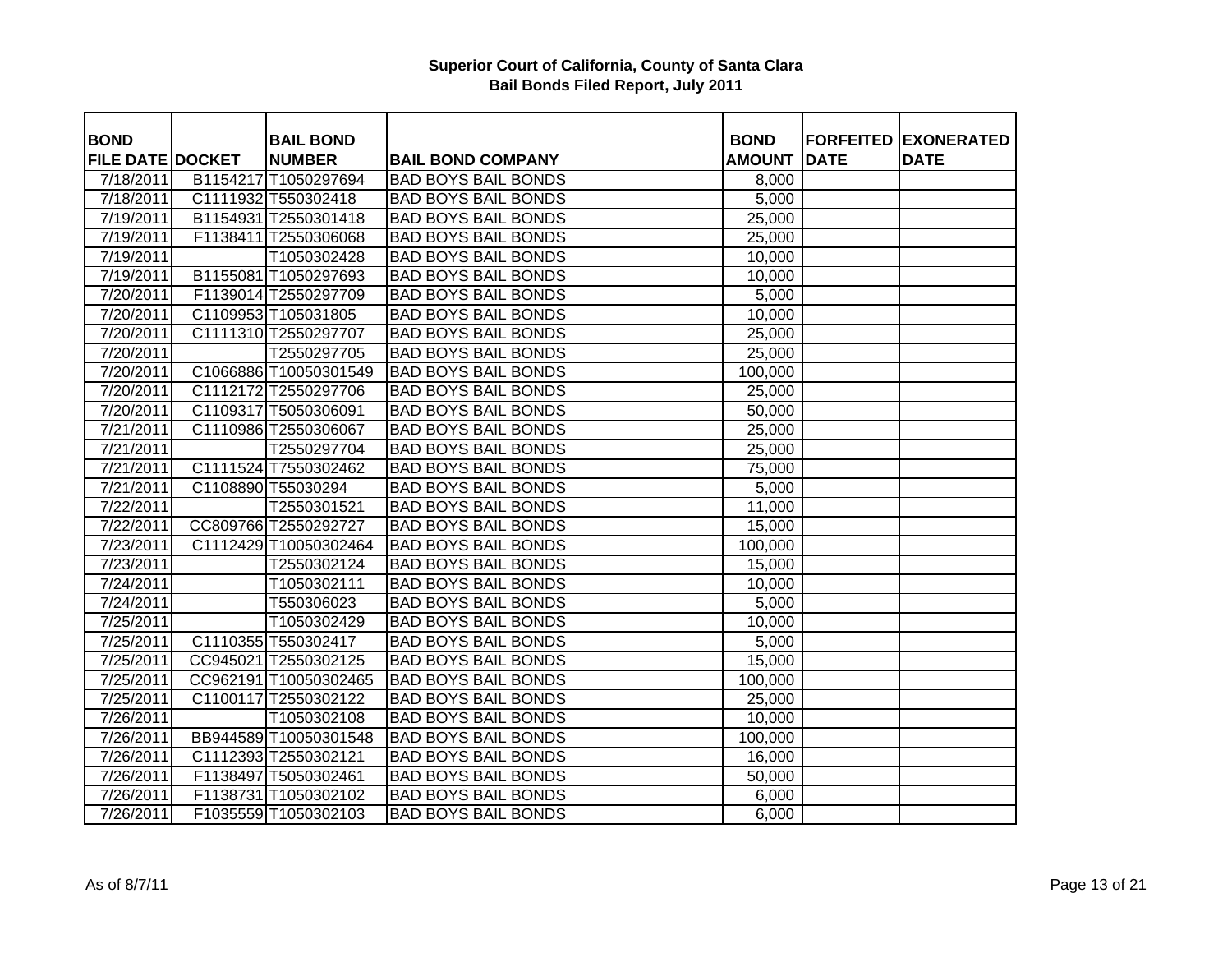| <b>BOND</b>             |          | <b>BAIL BOND</b>      |                                | <b>BOND</b>   |             | <b>FORFEITED EXONERATED</b> |
|-------------------------|----------|-----------------------|--------------------------------|---------------|-------------|-----------------------------|
| <b>FILE DATE DOCKET</b> |          | <b>NUMBER</b>         | <b>BAIL BOND COMPANY</b>       | <b>AMOUNT</b> | <b>DATE</b> | <b>DATE</b>                 |
| 7/26/2011               |          | T2550302432           | <b>BAD BOYS BAIL BONDS</b>     | 11,000        |             |                             |
| 7/26/2011               |          | T2550297635           | <b>BAD BOYS BAIL BONDS</b>     | 11,000        |             |                             |
| 7/27/2011               | C1109037 | T550301386            | <b>BAD BOYS BAIL BONDS</b>     | 5,000         |             |                             |
| 7/27/2011               |          | T10050302397          | <b>BAD BOYS BAIL BONDS</b>     | 100,000       |             |                             |
| 7/27/2011               |          | T2550302433           | <b>BAD BOYS BAIL BONDS</b>     | 11,000        |             |                             |
| 7/27/2011               |          | C1109794 T550302095   | <b>BAD BOYS BAIL BONDS</b>     | 5,000         |             |                             |
| 7/27/2011               |          | C1109038 T550301385   | <b>BAD BOYS BAIL BONDS</b>     | 5,000         |             |                             |
| 7/27/2011               |          | F1139142 T5050306092  | <b>BAD BOYS BAIL BONDS</b>     | 25,000        |             |                             |
| 7/27/2011               |          | C1111947 T10050301999 | <b>BAD BOYS BAIL BONDS</b>     | 100,000       |             |                             |
| 7/28/2011               |          | C1112071 T2550302431  | <b>BAD BOYS BAIL BONDS</b>     | 25,000        |             |                             |
| 7/29/2011               |          | B1155417 T2550302430  | <b>BAD BOYS BAIL BONDS</b>     | 12,000        |             |                             |
| 7/29/2011               |          | F1139221 T1050302104  | <b>BAD BOYS BAIL BONDS</b>     | 10,000        |             |                             |
| 7/29/2011               |          | T1050302109           | <b>BAD BOYS BAIL BONDS</b>     | 10,000        |             |                             |
| 7/1/2011                |          | C1104084 FCS250793252 | <b>BAIL HOTLINE BAIL BONDS</b> | 135,000       |             |                             |
| 7/1/2011                |          | C1109882 FCS50802237  | <b>BAIL HOTLINE BAIL BONDS</b> | 50,000        |             |                             |
| 7/5/2011                |          | C1110332 FCS50788345  | <b>BAIL HOTLINE BAIL BONDS</b> | 25,000        |             |                             |
| 7/5/2011                |          | C1111050 FCS100782186 | <b>BAIL HOTLINE BAIL BONDS</b> | 11,000        |             |                             |
| 7/5/2011                |          | C1107568 FCS10802170  | <b>BAIL HOTLINE BAIL BONDS</b> | 5,000         |             | 8/4/2011                    |
| 7/5/2011                |          | C1106618 FCS50702240  | <b>BAIL HOTLINE BAIL BONDS</b> | 10,000        |             |                             |
| 7/5/2011                |          | C1105686 FCS10802171  | <b>BAIL HOTLINE BAIL BONDS</b> | 7,500         |             |                             |
| 7/5/2011                |          | C1111049 FCS10807652  | <b>BAIL HOTLINE BAIL BONDS</b> | 10,000        |             |                             |
| 7/5/2011                |          | C1198307 FCS50802234  | <b>BAIL HOTLINE BAIL BONDS</b> | 5,000         |             |                             |
| 7/5/2011                |          | C1108263 FCS50802235  | <b>BAIL HOTLINE BAIL BONDS</b> | 50,000        |             |                             |
| 7/6/2011                |          | B1154636 FCS100775900 | <b>BAIL HOTLINE BAIL BONDS</b> | 50,000        |             |                             |
| 7/7/2011                |          | F1139071 FCS100782185 | <b>BAIL HOTLINE BAIL BONDS</b> | 25,000        |             |                             |
| 7/8/2011                |          | FCS25805897           | <b>BAIL HOTLINE BAIL BONDS</b> | 15,000        |             | 8/4/2011                    |
| 7/9/2011                |          | FCS25805898           | <b>BAIL HOTLINE BAIL BONDS</b> | 15,000        |             | 7/22/2011                   |
| 7/11/2011               |          | C1110652 FCS50808145  | <b>BAIL HOTLINE BAIL BONDS</b> | 35,000        |             |                             |
| 7/11/2011               |          | C1075957 FCS25805886  | <b>BAIL HOTLINE BAIL BONDS</b> | 15,000        |             | 8/5/2011                    |
| 7/11/2011               |          | C1095522 FCS10807653  | <b>BAIL HOTLINE BAIL BONDS</b> | 5,000         |             |                             |
| 7/11/2011               |          | C1110990 FCS10804714  | <b>BAIL HOTLINE BAIL BONDS</b> | 10,000        |             |                             |
| 7/11/2011               |          | C1107372 FCS10804719  | <b>BAIL HOTLINE BAIL BONDS</b> | 5,000         |             |                             |
| 7/11/2011               |          | C1103941 FCS100793225 | <b>BAIL HOTLINE BAIL BONDS</b> | 60,000        |             |                             |
| 7/11/2011               |          | CC800189 FCS10807650  | <b>BAIL HOTLINE BAIL BONDS</b> | 5,000         |             | 7/19/2011                   |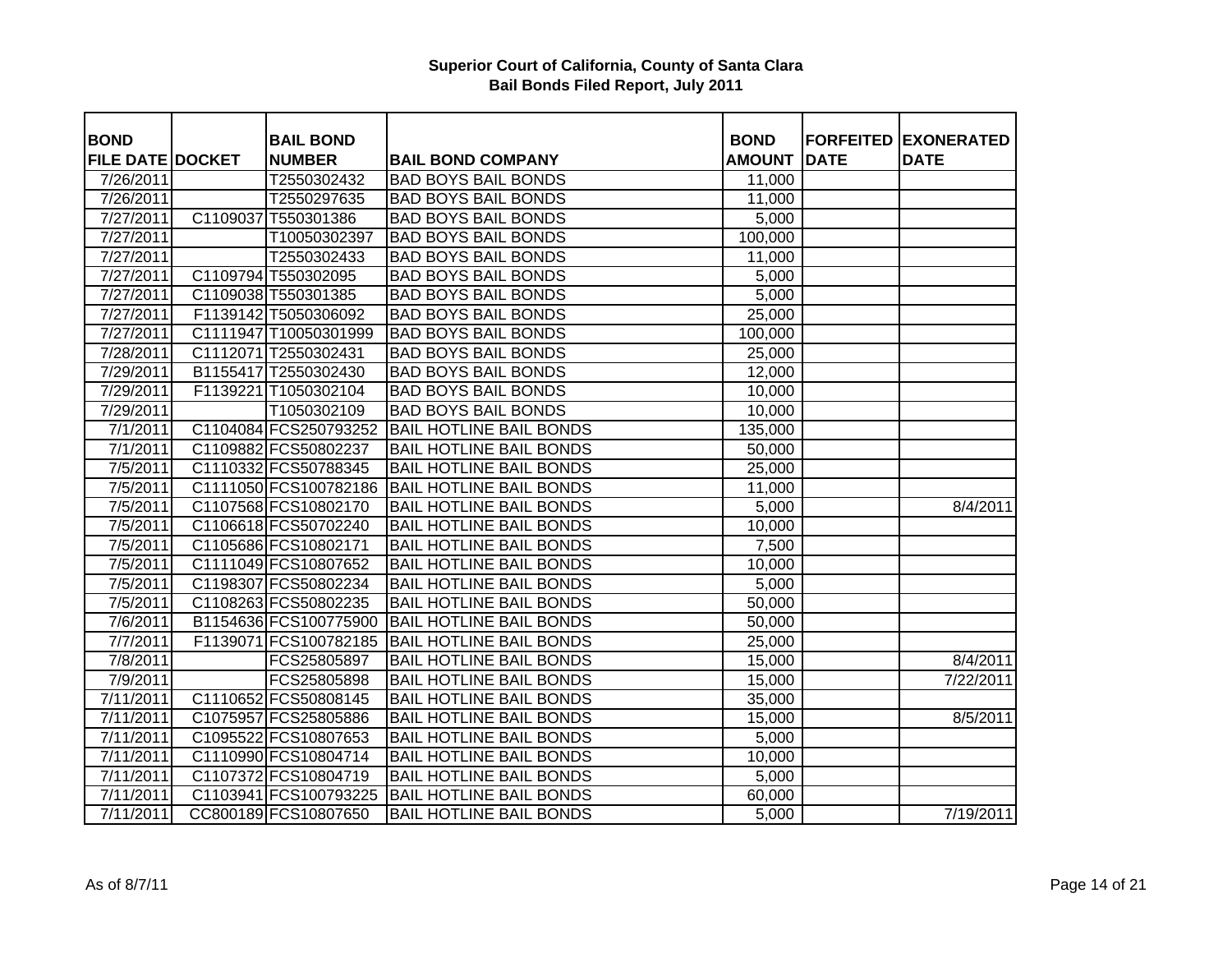| <b>BOND</b>             |          | <b>BAIL BOND</b>      |                                 | <b>BOND</b>         |             | <b>FORFEITED EXONERATED</b> |
|-------------------------|----------|-----------------------|---------------------------------|---------------------|-------------|-----------------------------|
| <b>FILE DATE DOCKET</b> |          | <b>NUMBER</b>         | <b>BAIL BOND COMPANY</b>        | <b>AMOUNT</b>       | <b>DATE</b> | <b>DATE</b>                 |
| 7/11/2011               |          | C1090175 FCS25805884  | <b>BAIL HOTLINE BAIL BONDS</b>  | 25,000              |             | 7/19/2011                   |
| 7/11/2011               |          | C1112481 FCS100793227 | <b>BAIL HOTLINE BAIL BONDS</b>  | 55,000              |             |                             |
| 7/12/2011               |          | C1111685 FCS25805885  | <b>BAIL HOTLINE BAIL BONDS</b>  | 25,000              |             |                             |
| 7/12/2011               |          | B1153360 FCS100782188 | <b>BAIL HOTLINE BAIL BONDS</b>  | 100,000             |             |                             |
| 7/13/2011               |          | C1112306 FCS50808137  | <b>BAIL HOTLINE BAIL BONDS</b>  | 2,000               |             |                             |
| 7/14/2011               |          | C1105907 FCS50808136  | <b>BAIL HOTLINE BAIL BONDS</b>  | 25,000              |             |                             |
| 7/14/2011               |          | C1106683 FCS25805895  | <b>BAIL HOTLINE BAIL BONDS</b>  | 20,000              |             | 7/18/2011                   |
| 7/14/2011               |          | FCS50808146           | <b>BAIL HOTLINE BAIL BONDS</b>  | 26,000              |             |                             |
| 7/15/2011               |          | F1139133 FCS25805896  | <b>BAIL HOTLINE BAIL BONDS</b>  | 25,000              |             |                             |
| 7/18/2011               |          | FCS50808133           | <b>BAIL HOTLINE BAIL BONDS</b>  | 50,000              |             | 7/29/2011                   |
| 7/18/2011               |          | C1088779 FCS25805887  | <b>BAIL HOTLINE BAIL BONDS</b>  | 15,000              |             |                             |
| 7/18/2011               |          | C1112435 FCS50808147  | <b>BAIL HOTLINE BAIL BONDS</b>  | 36,000              |             |                             |
| 7/19/2011               |          | C1111478 FCS50808148  | <b>BAIL HOTLINE BAIL BONDS</b>  | 50,000              |             |                             |
| 7/19/2011               |          | C1111593 FCS10804712  | <b>BAIL HOTLINE BAIL BONDS</b>  | 10,000              |             |                             |
| 7/20/2011               |          | FF931049 FCS10804711  | <b>BAIL HOTLINE BAIL BONDS</b>  | 10,000              |             |                             |
| 7/21/2011               |          | FCS50808135           | <b>BAIL HOTLINE BAIL BONDS</b>  | 22,000              |             |                             |
| 7/21/2011               |          | C1111560 FCS50808134  | <b>BAIL HOTLINE BAIL BONDS</b>  | 50,000              |             |                             |
| 7/21/2011               |          | F1138432 FCS10804709  | <b>BAIL HOTLINE BAIL BONDS</b>  | 10,000              |             |                             |
| 7/25/2011               |          | B1050845 FCS10807655  | <b>BAIL HOTLINE BAIL BONDS</b>  | 10,000              |             |                             |
| 7/25/2011               |          | B1153734 FCS100775903 | <b>BAIL HOTLINE BAIL BONDS</b>  | 60,000              | 7/26/2011   |                             |
| 7/26/2011               |          | FCS50808140           | <b>BAIL HOTLINE BAIL BONDS</b>  | 26,000              |             |                             |
| 7/27/2011               |          | FCS25806429           | <b>BAIL HOTLINE BAIL BONDS</b>  | 21,000              |             |                             |
| 7/27/2011               |          | C1104892 FCS25806428  | <b>BAIL HOTLINE BAIL BONDS</b>  | 25,000              |             |                             |
| 7/27/2011               |          | FF928832 FCS10805212  | <b>BAIL HOTLINE BAIL BONDS</b>  | 10,000              |             |                             |
| 7/27/2011               |          | FCS25806432           | <b>BAIL HOTLINE BAIL BONDS</b>  | 20,000              |             |                             |
| 7/29/2011               |          | C1111302 FCS25805890  | <b>BAIL HOTLINE BAIL BONDS</b>  | 17,000              |             |                             |
| 7/29/2011               |          | F1137712 FCS10805011  | <b>BAIL HOTLINE BAIL BONDS</b>  | 8,000               |             |                             |
| 7/25/2011               |          | C1111013 S10001647969 | <b>BIG LEE BAIL BONDS</b>       | 35,000              |             |                             |
| 7/5/2011                |          |                       | 5550721950 BODYGUARD BAIL BONDS | 10,000              |             |                             |
| 7/5/2011                | C1108190 |                       | 5550729231 BODYGUARD BAIL BONDS | $\overline{2}5,000$ |             |                             |
| 7/14/2011               |          |                       | 5550721976 BODYGUARD BAIL BONDS | 25,000              |             | 7/27/2011                   |
| 7/19/2011               |          |                       | 5550721260 BODYGUARD BAIL BONDS | 26,000              |             |                             |
| 7/20/2011               |          |                       | 5550721244 BODYGUARD BAIL BONDS | 10,000              |             |                             |
| $\frac{1}{2}$ 23/2011   |          |                       | 5271273026 BODYGUARD BAIL BONDS | 25,000              |             |                             |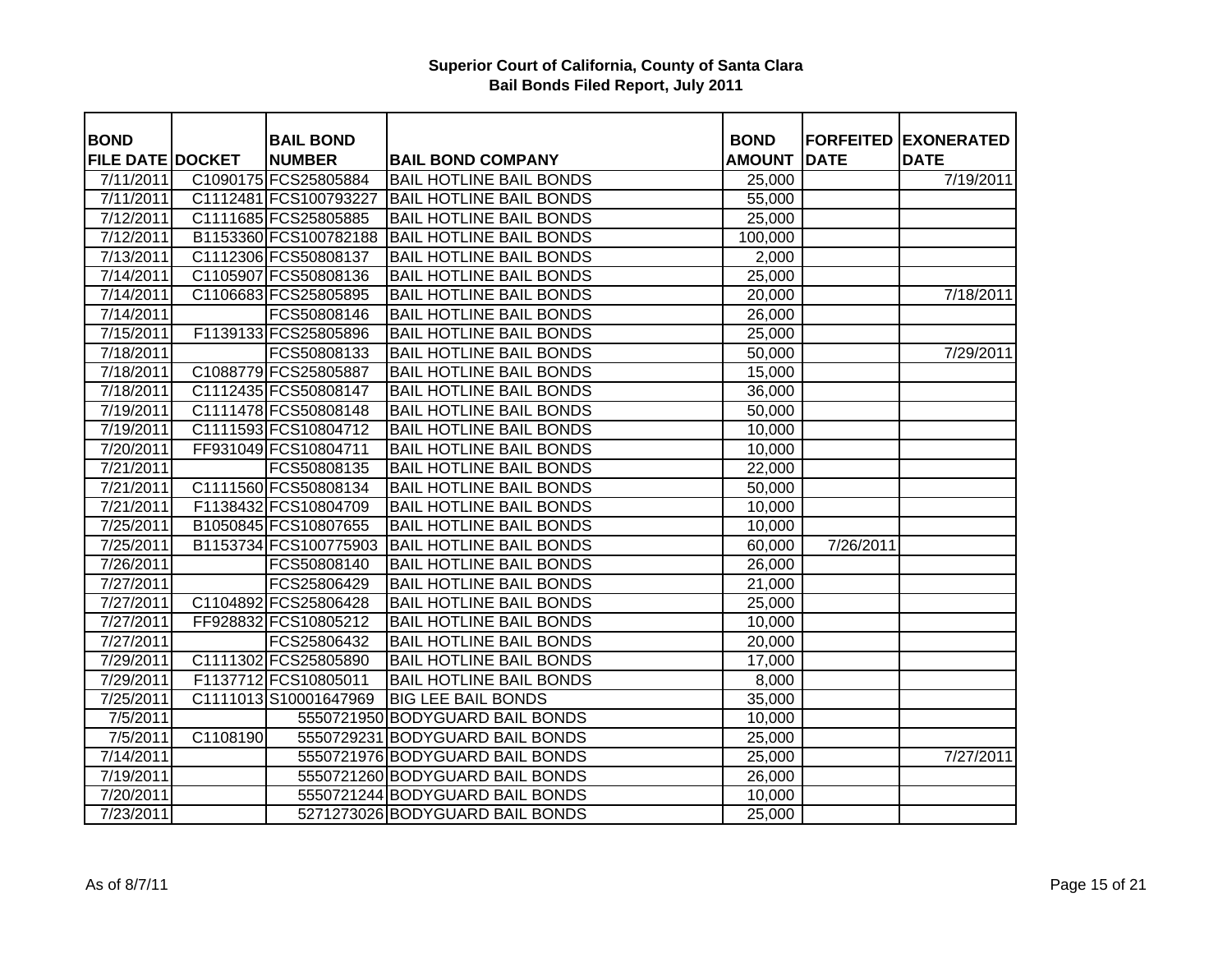| <b>BOND</b>             |          | <b>BAIL BOND</b>       |                                             | <b>BOND</b>   |             | <b>FORFEITED EXONERATED</b> |
|-------------------------|----------|------------------------|---------------------------------------------|---------------|-------------|-----------------------------|
| <b>FILE DATE DOCKET</b> |          | <b>NUMBER</b>          | <b>BAIL BOND COMPANY</b>                    | <b>AMOUNT</b> | <b>DATE</b> | <b>DATE</b>                 |
| 7/24/2011               | C1112496 |                        | 5550721257 BODYGUARD BAIL BONDS             | 35,000        |             |                             |
| 7/25/2011               |          |                        | 5550721963 BODYGUARD BAIL BONDS             | 20,000        |             |                             |
| 7/8/2011                |          | C1111910 IS30K103934   | <b>BUFFY SPARACINO BAIL BONDS</b>           | 10,000        |             |                             |
| 7/13/2011               |          | C1107046 IS30K103935   | <b>BUFFY SPARACINO BAIL BONDS</b>           | 5,000         |             | 8/1/2011                    |
| 7/18/2011               |          | IS30K104989            | <b>BUFFY SPARACINO BAIL BONDS</b>           | 25,000        |             |                             |
| 7/18/2011               |          | C1107553 IS30K105410   | <b>BUFFY SPARACINO BAIL BONDS</b>           | 25,000        |             |                             |
| 7/20/2011               |          | B1154903 IS30K103936   | <b>BUFFY SPARACINO BAIL BONDS</b>           | 15,000        |             |                             |
| 7/22/2011               |          | C1107586 IS30K1064300  | <b>BUFFY SPARACINO BAIL BONDS</b>           | 5,000         |             |                             |
| 7/22/2011               |          | IS30K106432            | <b>BUFFY SPARACINO BAIL BONDS</b>           | 10,000        |             |                             |
| 7/24/2011               |          | C1112239 IS30K107428   | <b>BUFFY SPARACINO BAIL BONDS</b>           | 25,000        |             |                             |
| 7/25/2011               |          | C1109123 IS30K106431   | <b>BUFFY SPARACINO BAIL BONDS</b>           | 5,000         |             |                             |
| 7/5/2011                |          | 2011BB022026           | <b>DISCREET BAIL BONDS</b>                  | 6,000         |             |                             |
| 7/5/2011                |          | 2011DD008448           | <b>DISCREET BAIL BONDS</b>                  | 10,000        |             |                             |
| 7/15/2011               |          | C1110574 2011 EE002617 | <b>DISCREET BAIL BONDS</b>                  | 100,000       |             |                             |
| 7/21/2011               |          | C1111945 2011BB009467  | <b>DISCREET BAIL BONDS</b>                  | 11,000        |             |                             |
| 7/26/2011               |          | C1108519 2011 CC014731 | <b>DISCREET BAIL BONDS</b>                  | 25,000        |             |                             |
| 7/26/2011               |          |                        | C1197291 2011BB021688   DISCREET BAIL BONDS | 10,000        |             |                             |
| 7/3/2011                |          |                        | 2011CC008772 ED MUMBERT BAIL BONDS          | 25,000        |             |                             |
| 7/6/2011                |          |                        | F1139036 2011AA058122 ED MUMBERT BAIL BONDS | 5,000         |             |                             |
| 7/10/2011               |          |                        | 2011CC008773 ED MUMBERT BAIL BONDS          | 30,000        |             | 7/25/2011                   |
| 7/27/2011               |          |                        | 2011AA058130 ED MUMBERT BAIL BONDS          | 1,000         |             |                             |
| 7/6/2011                |          |                        | 5111631502 EIGHT BALL BAIL BONDS            | 11,000        |             |                             |
| $\frac{1}{7}$ 1/2011    |          | C1112312 FCS25731826   | <b>GOODFELLAS BAIL BONDS</b>                | 16,000        |             |                             |
| 7/5/2011                | F1036430 |                        | 5271268008 JAKE'S BAIL BONDS                | 10,000        |             |                             |
| 7/18/2011               | BB943556 |                        | 5111664869 JAKE'S BAIL BONDS                | 5,000         |             |                             |
| 7/18/2011               | B1045970 |                        | 5111664856 JAKE'S BAIL BONDS                | 10,000        |             |                             |
| 7/25/2011               | C1112313 |                        | 5550729310 JAKE'S BAIL BONDS                | 35,000        |             |                             |
| 7/29/2011               |          |                        | 5111625925 JAKE'S BAIL BONDS                | 10,000        |             |                             |
| 7/7/2011                |          | B1154770 S5001646795   | JEFFIE / SPARKLE BAIL BONDS                 | 50,000        |             |                             |
| 7/6/2011                |          | B1154839 S1001667158   | <b>KELLY'S BAIL BONDS</b>                   | 10,000        |             |                             |
| 7/5/2011                |          | C1111604 S2501671143   | <b>LATINO BAIL BONDS</b>                    | 16,000        |             |                             |
| 7/6/2011                |          | S1001668107            | <b>LATINO BAIL BONDS</b>                    | 10,000        |             |                             |
| 7/7/2011                |          | F1139140 S2501672255   | <b>LATINO BAIL BONDS</b>                    | 20,000        |             |                             |
| 7/12/2011               |          | B1154936 S2501672256   | <b>LATINO BAIL BONDS</b>                    | 25,000        |             |                             |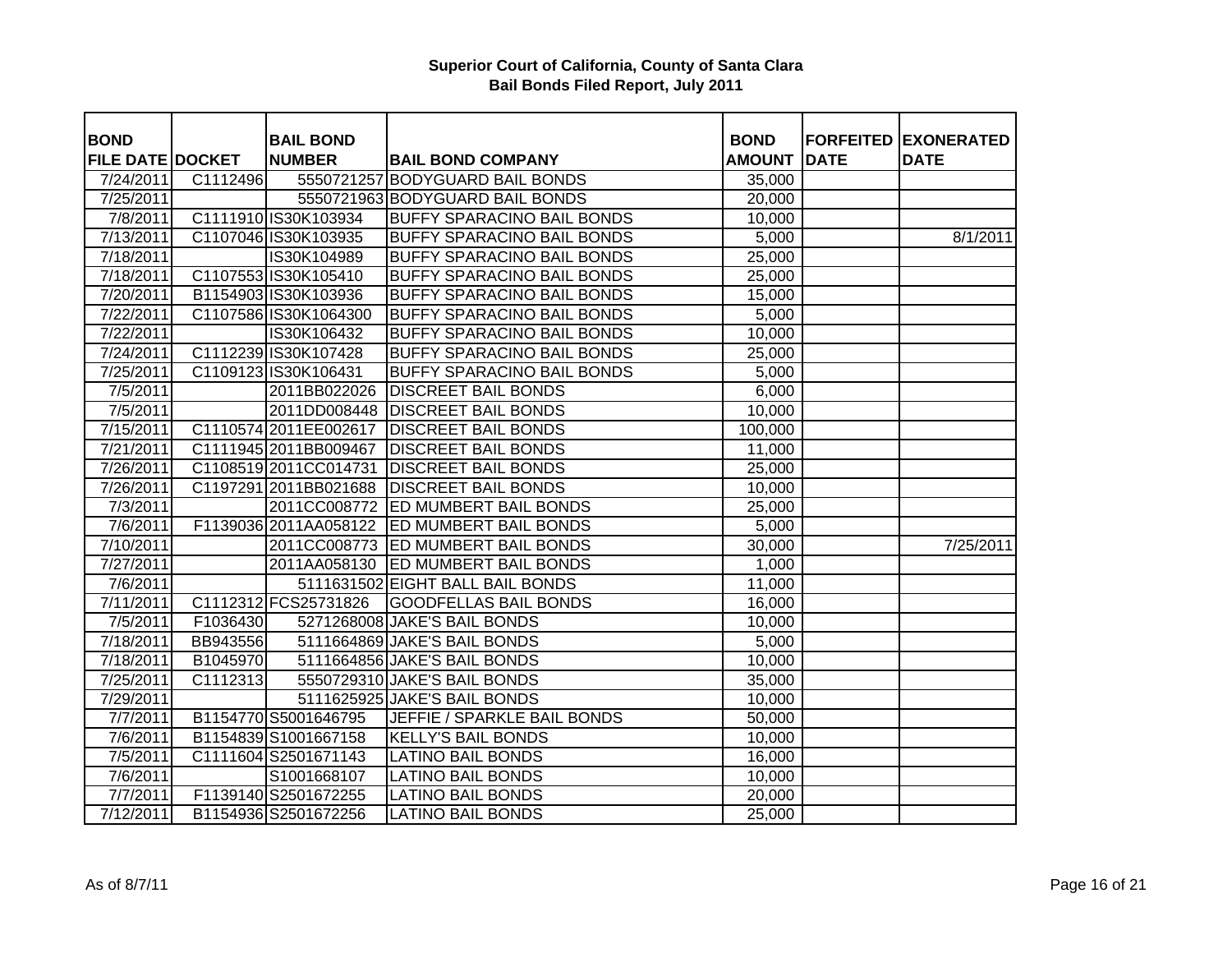| <b>BOND</b>             |          | <b>BAIL BOND</b>                    |                                  | <b>BOND</b>         |             | <b>FORFEITED EXONERATED</b> |
|-------------------------|----------|-------------------------------------|----------------------------------|---------------------|-------------|-----------------------------|
| <b>FILE DATE DOCKET</b> |          | <b>NUMBER</b>                       | <b>BAIL BOND COMPANY</b>         | <b>AMOUNT</b>       | <b>DATE</b> | <b>DATE</b>                 |
| 7/14/2011               |          | C1112050 S2501672257                | <b>LATINO BAIL BONDS</b>         | 21,000              |             |                             |
| 7/20/2011               |          | B1155373 S2501672258                | <b>LATINO BAIL BONDS</b>         | 15,000              |             |                             |
| 7/6/2011                |          | B1154969 S2501704963                | <b>LAWRENCE REESE BAIL BONDS</b> | 25,000              |             |                             |
| 7/18/2011               |          | C1102000 S1001668733                | <b>LAWRENCE REESE BAIL BONDS</b> | 7,000               |             |                             |
| 7/29/2011               |          | B1154918 S0501657154                | <b>LAWRENCE REESE BAIL BONDS</b> | 5,000               |             |                             |
| 7/3/2011                |          |                                     | 5271266033 LE BAIL BONDS         | 25,000              |             |                             |
| 7/5/2011                |          |                                     | 5271266017 LE BAIL BONDS         | 25,000              |             |                             |
| 7/5/2011                |          |                                     | 5271266020 LE BAIL BONDS         | 15,000              |             | 7/18/2011                   |
| 7/6/2011                | C1111602 |                                     | 5271280006 LE BAIL BONDS         | 25,000              |             |                             |
| 7/6/2011                |          | C1094125 2011BB009759 LE BAIL BONDS |                                  | 10,000              |             |                             |
| 7/6/2011                |          | C1196956 2011BB009760 LE BAIL BONDS |                                  | 5,000               |             |                             |
| 7/7/2011                |          |                                     | 5111658534 LE BAIL BONDS         | 10,000              |             | 8/4/2011                    |
| 7/9/2011                |          | C1110992 2011BB020372 LE BAIL BONDS |                                  | 10,000              |             |                             |
| 7/10/2011               | C1111620 |                                     | 5271270760 LE BAIL BONDS         | 25,000              |             |                             |
| 7/12/2011               | B1155346 |                                     | 5111658521 LE BAIL BONDS         | 10,000              |             |                             |
| 7/18/2011               | C1112488 |                                     | 5271270786 LE BAIL BONDS         | 25,000              |             |                             |
| 7/20/2011               | C1111206 |                                     | 5105184740 LE BAIL BONDS         | 100,000             |             |                             |
| 7/20/2011               | CC637133 |                                     | 5271230324 LE BAIL BONDS         | 20,000              |             |                             |
| 7/23/2011               |          |                                     | 5271270773 LE BAIL BONDS         | 16,000              |             |                             |
| 7/23/2011               |          |                                     | 5271270799 LE BAIL BONDS         | 12,000              |             |                             |
| 7/24/2011               |          |                                     | 2011BB020373 LE BAIL BONDS       | 5,000               |             |                             |
| 7/26/2011               |          |                                     | 5111658505 LE BAIL BONDS         | 10,000              |             |                             |
| 7/28/2011               | C1102310 |                                     | 5111641343 LE BAIL BONDS         | 1,000               |             |                             |
| 7/28/2011               | C1111197 |                                     | 5271270801 LE BAIL BONDS         | 20,000              |             |                             |
| 7/1/2011                | C1110782 |                                     | 5111655591 LUNA BAIL BONDS       | 10,000              |             |                             |
| 7/2/2011                | C1110677 |                                     | 5801058930 LUNA BAIL BONDS       | 5,000               |             | 7/26/2011                   |
| 7/5/2011                |          |                                     | 5271277558 LUNA BAIL BONDS       | 26,000              |             | 8/2/2011                    |
| 7/5/2011                | C1110362 |                                     | 5271277529 LUNA BAIL BONDS       | $\overline{20,000}$ |             |                             |
| 7/5/2011                | F1035919 |                                     | 5111655562 LUNA BAIL BONDS       | 10,000              |             |                             |
| 7/5/2011                | C1110993 |                                     | 5271277545 LUNA BAIL BONDS       | 20,000              |             |                             |
| $\overline{7/5}/2011$   | C1110362 |                                     | 5271276621 LUNA BAIL BONDS       | 20,000              |             |                             |
| 7/5/2011                | C1111934 |                                     | 5271277503 LUNA BAIL BONDS       | 25,000              |             |                             |
| 7/5/2011                | C1108879 |                                     | 5105200930 LUNA BAIL BONDS       | 75,000              |             |                             |
| $\overline{7/5}/2011$   | F1139151 |                                     | 5550709572 LUNA BAIL BONDS       | 15,000              |             |                             |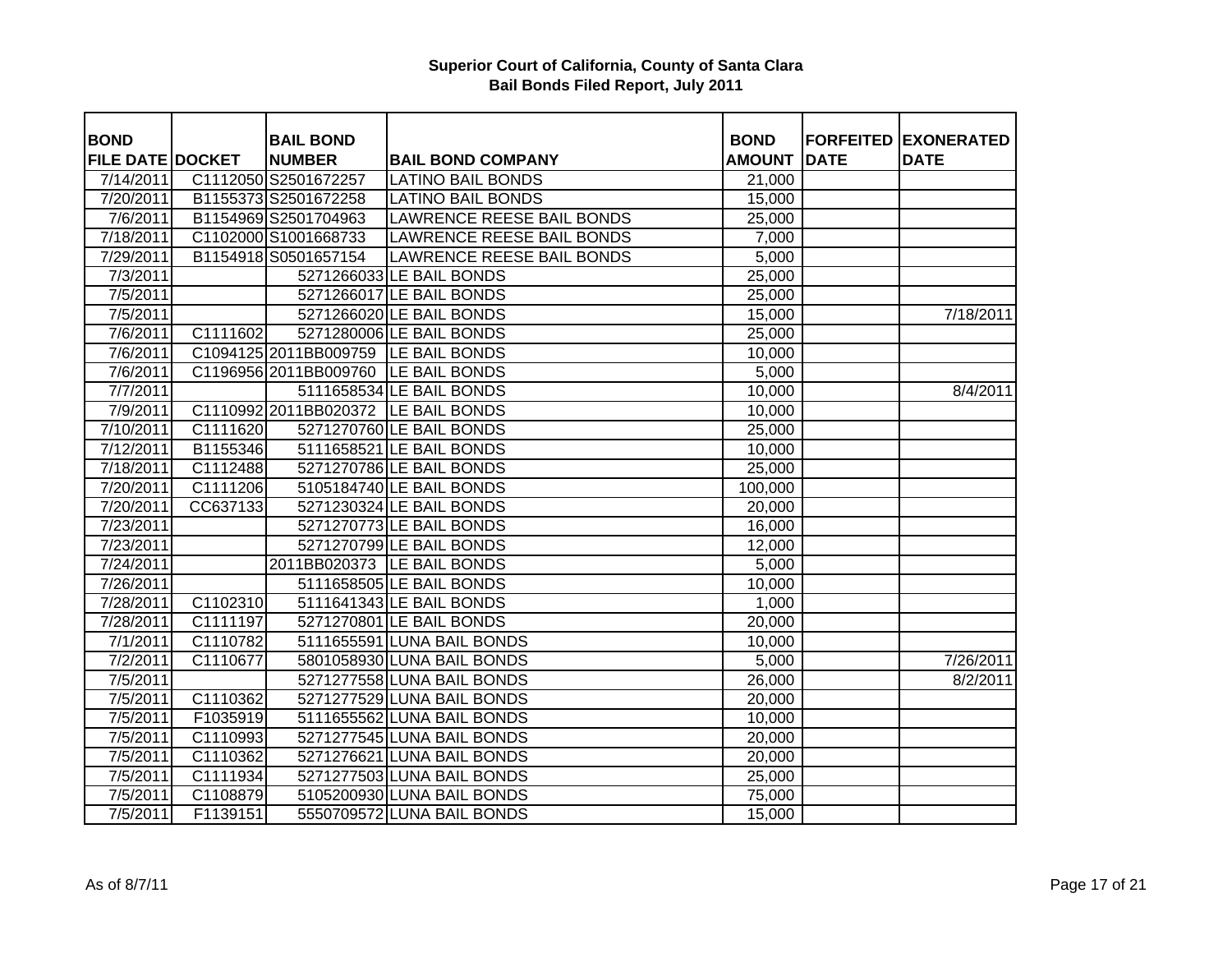| <b>BOND</b>             |          | <b>BAIL BOND</b> |                            | <b>BOND</b>   |             | <b>FORFEITED EXONERATED</b> |
|-------------------------|----------|------------------|----------------------------|---------------|-------------|-----------------------------|
| <b>FILE DATE DOCKET</b> |          | <b>NUMBER</b>    | <b>BAIL BOND COMPANY</b>   | <b>AMOUNT</b> | <b>DATE</b> | <b>DATE</b>                 |
| 7/6/2011                | C1109313 |                  | 5550724513 LUNA BAIL BONDS | 50,000        |             | 7/14/2011                   |
| 7/6/2011                | B1154399 |                  | 5271277532 LUNA BAIL BONDS | 15,000        |             |                             |
| 7/7/2011                | B1154984 |                  | 5550724539 LUNA BAIL BONDS | 20,000        |             |                             |
| 7/8/2011                | C1111255 |                  | 5550724542 LUNA BAIL BONDS | 50,000        |             |                             |
| 7/9/2011                |          |                  | 5271283362 LUNA BAIL BONDS | 20,000        |             |                             |
| 7/9/2011                |          |                  | 5550724500 LUNA BAIL BONDS | 30,000        |             | 7/25/2011                   |
| 7/11/2011               | B1154986 |                  | 5111640250 LUNA BAIL BONDS | 10,000        |             |                             |
| 7/11/2011               | C1105152 |                  | 5271277516 LUNA BAIL BONDS | 20,000        |             |                             |
| 7/12/2011               |          |                  | 5801062133 LUNA BAIL BONDS | 5,000         |             |                             |
| 7/12/2011               | B1154972 |                  | 5271283359 LUNA BAIL BONDS | 25,000        |             |                             |
| 7/12/2011               | FF719969 |                  | 5550717728 LUNA BAIL BONDS | 30,000        |             |                             |
| 7/12/2011               | F1139165 |                  | 5801062146 LUNA BAIL BONDS | 2,000         |             |                             |
| 7/18/2011               |          |                  | 5271287836 LUNA BAIL BONDS | 25,000        |             |                             |
| 7/18/2011               | C1112181 |                  | 5271156561 LUNA BAIL BONDS | 25,000        |             |                             |
| 7/18/2011               | C1103582 |                  | 5550724555 LUNA BAIL BONDS | 50,000        |             |                             |
| 7/18/2011               | C1112061 |                  | 5550724526 LUNA BAIL BONDS | 26,000        |             |                             |
| 7/18/2011               |          | 580099018-       | <b>LUNA BAIL BONDS</b>     | 1,000         |             |                             |
| 7/19/2011               |          |                  | 5111630758 LUNA BAIL BONDS | 10,000        |             |                             |
| 7/19/2011               | F1139225 |                  | 5271277488 LUNA BAIL BONDS | 15,000        |             |                             |
| 7/19/2011               | C1110480 |                  | 5271289588 LUNA BAIL BONDS | 25,000        |             | 7/19/2011                   |
| 7/20/2011               |          |                  | 5111640247 LUNA BAIL BONDS | 10,000        |             |                             |
| 7/20/2011               | C1109052 |                  | 5271277491 LUNA BAIL BONDS | 20,000        |             |                             |
| 7/20/2011               |          |                  | 5271289603 LUNA BAIL BONDS | 25,000        |             |                             |
| 7/20/2011               |          |                  | 5550731999 LUNA BAIL BONDS | 50,000        |             |                             |
| 7/20/2011               |          |                  | 5111622924 LUNA BAIL BONDS | 10,000        |             |                             |
| 7/22/2011               | C1107188 |                  | 5801069596 LUNA BAIL BONDS | 5,000         |             |                             |
| 7/23/2011               |          |                  | 5111670347 LUNA BAIL BONDS | 10,000        |             |                             |
| 7/24/2011               | C1112264 |                  | 5550731986 LUNA BAIL BONDS | 40,000        |             |                             |
| 7/25/2011               | C1111431 |                  | 5111622966 LUNA BAIL BONDS | 6,000         |             |                             |
| 7/25/2011               |          |                  | 5271289645 LUNA BAIL BONDS | 15,000        |             |                             |
| 7/25/2011               |          |                  | 5271289658 LUNA BAIL BONDS | 25,000        |             |                             |
| 7/26/2011               |          |                  | 5271289629 LUNA BAIL BONDS | 25,000        |             |                             |
| 7/26/2011               | B1155414 |                  | 5271289591 LUNA BAIL BONDS | 25,000        |             |                             |
| 7/27/2011               | C1112092 |                  | 5111641989 LUNA BAIL BONDS | 10,000        |             |                             |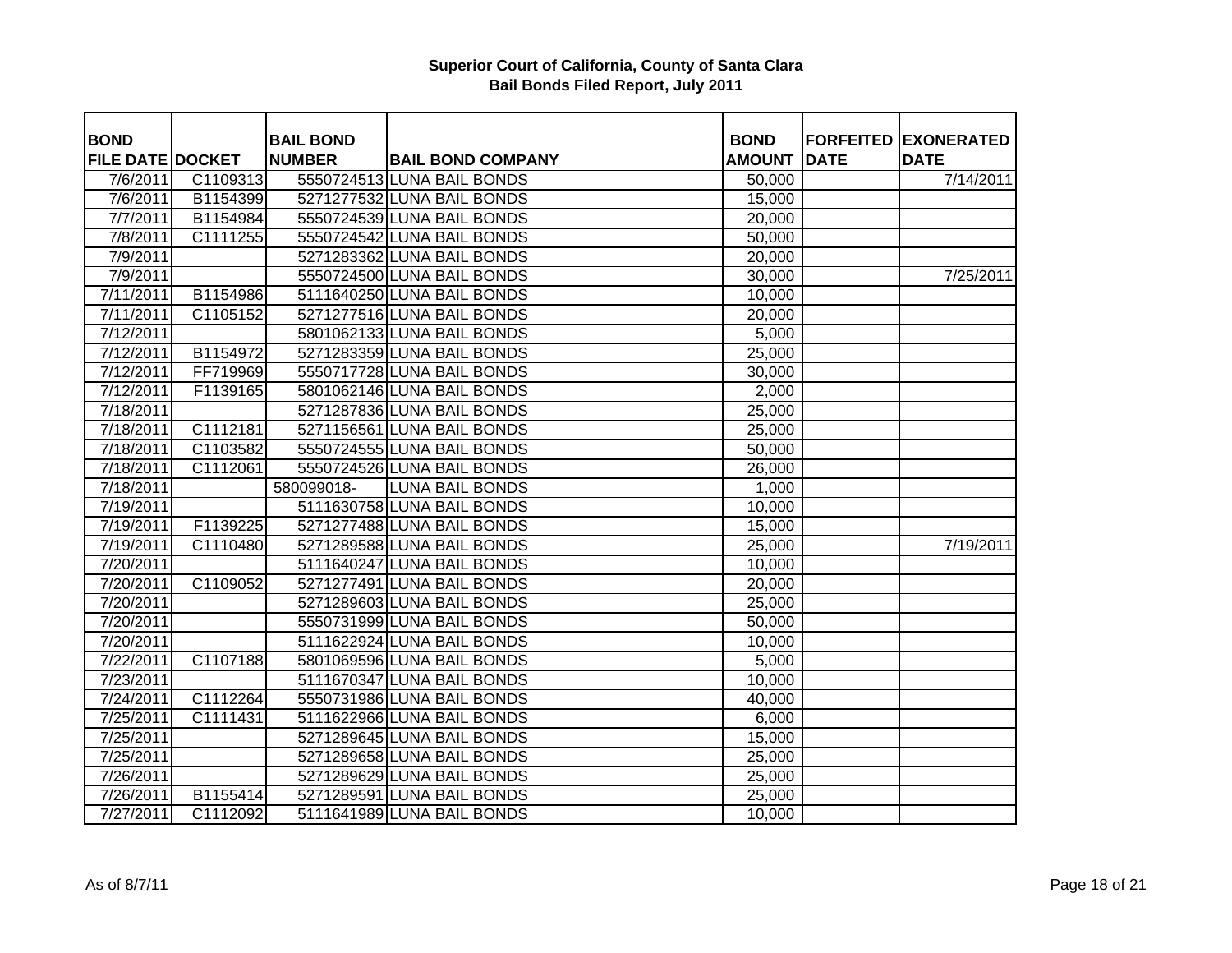| <b>BOND</b>             |                 | <b>BAIL BOND</b>      |                                                 | <b>BOND</b>   |             | <b>FORFEITED EXONERATED</b> |
|-------------------------|-----------------|-----------------------|-------------------------------------------------|---------------|-------------|-----------------------------|
| <b>FILE DATE DOCKET</b> |                 | <b>NUMBER</b>         | <b>BAIL BOND COMPANY</b>                        | <b>AMOUNT</b> | <b>DATE</b> | <b>DATE</b>                 |
| 7/27/2011               | B1153499        |                       | 5801058914 LUNA BAIL BONDS                      | 5,000         |             |                             |
| 7/27/2011               | B1155145        |                       | 5111641992 LUNA BAIL BONDS                      | 10,000        |             |                             |
| 7/27/2011               | C1101447        |                       | 5550732024 LUNA BAIL BONDS                      | 50,000        |             |                             |
| 7/28/2011               | C1111726        |                       | 5550732011 LUNA BAIL BONDS                      | 35,000        |             |                             |
| 7/28/2011               | C1110603        |                       | 5111640292 LUNA BAIL BONDS                      | 10,000        |             |                             |
| 7/29/2011               | C1109220        |                       | 5801069570 LUNA BAIL BONDS                      | 5,000         |             |                             |
| 7/15/2011               |                 | BB832760 AS15K114314  | MASELI BAIL BONDS, INC.                         | 5,000         |             |                             |
| 7/3/2011                |                 | C1111419 AUL2074459   | <b>NOBLE BAIL BONDS</b>                         | 10,000        |             |                             |
| 7/29/2011               |                 | B1155415 U1020344179  | <b>NOR CAL BAIL BONDS</b>                       | 10,000        |             |                             |
| 7/11/2011               |                 | C1101240 S2501707337  | <b>OUT NOW BAIL BONDS</b>                       | 25,000        |             |                             |
| 7/2/2011                |                 | 2011EE005881          | PACIFIC COAST BAIL BONDS                        | 100,000       |             | 7/29/2011                   |
| 7/5/2011                | C1109858 ZZ8241 |                       | PACIFIC COAST BAIL BONDS                        | 120,000       |             |                             |
| 7/5/2011                |                 | C1109856 2011EE005665 | <b>PACIFIC COAST BAIL BONDS</b>                 | 110,000       |             |                             |
| 7/5/2011                |                 | C1110328 2011EE005776 | <b>PACIFIC COAST BAIL BONDS</b>                 | 5,000         |             |                             |
| 7/5/2011                |                 | C1109856 2011DD010815 | PACIFIC COAST BAIL BONDS                        | 30,000        |             |                             |
| 7/5/2011                |                 | C1093010 2011BB02696  | PACIFIC COAST BAIL BONDS                        | 10,000        |             |                             |
| 7/7/2011                |                 | F1034593 2011BB027504 | <b>PACIFIC COAST BAIL BONDS</b>                 | 10,000        |             | 7/22/2011                   |
| 7/10/2011               |                 | C1112482 2011DD011066 | <b>PACIFIC COAST BAIL BONDS</b>                 | 50,000        |             |                             |
| 7/10/2011               |                 |                       | 2011CC018491   PACIFIC COAST BAIL BONDS         | 25,000        |             |                             |
| 7/10/2011               |                 |                       | 2011DD011065 PACIFIC COAST BAIL BONDS           | 25,000        |             | 7/25/2011                   |
| 7/10/2011               |                 |                       | C1112371 2011 CC018470 PACIFIC COAST BAIL BONDS | 15,000        |             |                             |
| $\frac{7}{1122011}$     |                 | C1111491 2011BB027501 | <b>PACIFIC COAST BAIL BONDS</b>                 | 10,000        |             |                             |
| 7/14/2011               |                 | C1108487 2011AA081770 | <b>PACIFIC COAST BAIL BONDS</b>                 | 5,000         |             |                             |
| 7/15/2011               |                 | C1111020 2011AA082039 | <b>PACIFIC COAST BAIL BONDS</b>                 | 5,000         |             | 7/21/2011                   |
| 7/18/2011               |                 | C1107589 2011BB027369 | <b>PACIFIC COAST BAIL BONDS</b>                 | 10,000        |             |                             |
| 7/19/2011               |                 | 2011BB027370          | <b>PACIFIC COAST BAIL BONDS</b>                 | 10,000        |             |                             |
| 7/20/2011               |                 | B1155059 2011CC018902 | <b>PACIFIC COAST BAIL BONDS</b>                 | 15,000        |             |                             |
| 7/20/2011               |                 | F1137358 2011CC018492 | <b>PACIFIC COAST BAIL BONDS</b>                 | 10,000        |             |                             |
| 7/20/2011               |                 | F1137759 2011EE005882 | PACIFIC COAST BAIL BONDS                        | 15,000        |             |                             |
| 7/20/2011               |                 | B1155150 2011BB028062 | <b>PACIFIC COAST BAIL BONDS</b>                 | 10,000        | 8/1/2011    |                             |
| 7/20/2011               |                 | F1138449 2011CC018469 | <b>PACIFIC COAST BAIL BONDS</b>                 | 25,000        |             |                             |
| 7/20/2011               |                 | F1139052 2011DD011064 | <b>PACIFIC COAST BAIL BONDS</b>                 | 15,000        |             |                             |
| 7/25/2011               |                 | C1111705 2011DD011393 | <b>PACIFIC COAST BAIL BONDS</b>                 | 50,000        |             |                             |
| 7/25/2011               |                 | 2011BB028265          | <b>PACIFIC COAST BAIL BONDS</b>                 | 10,000        |             |                             |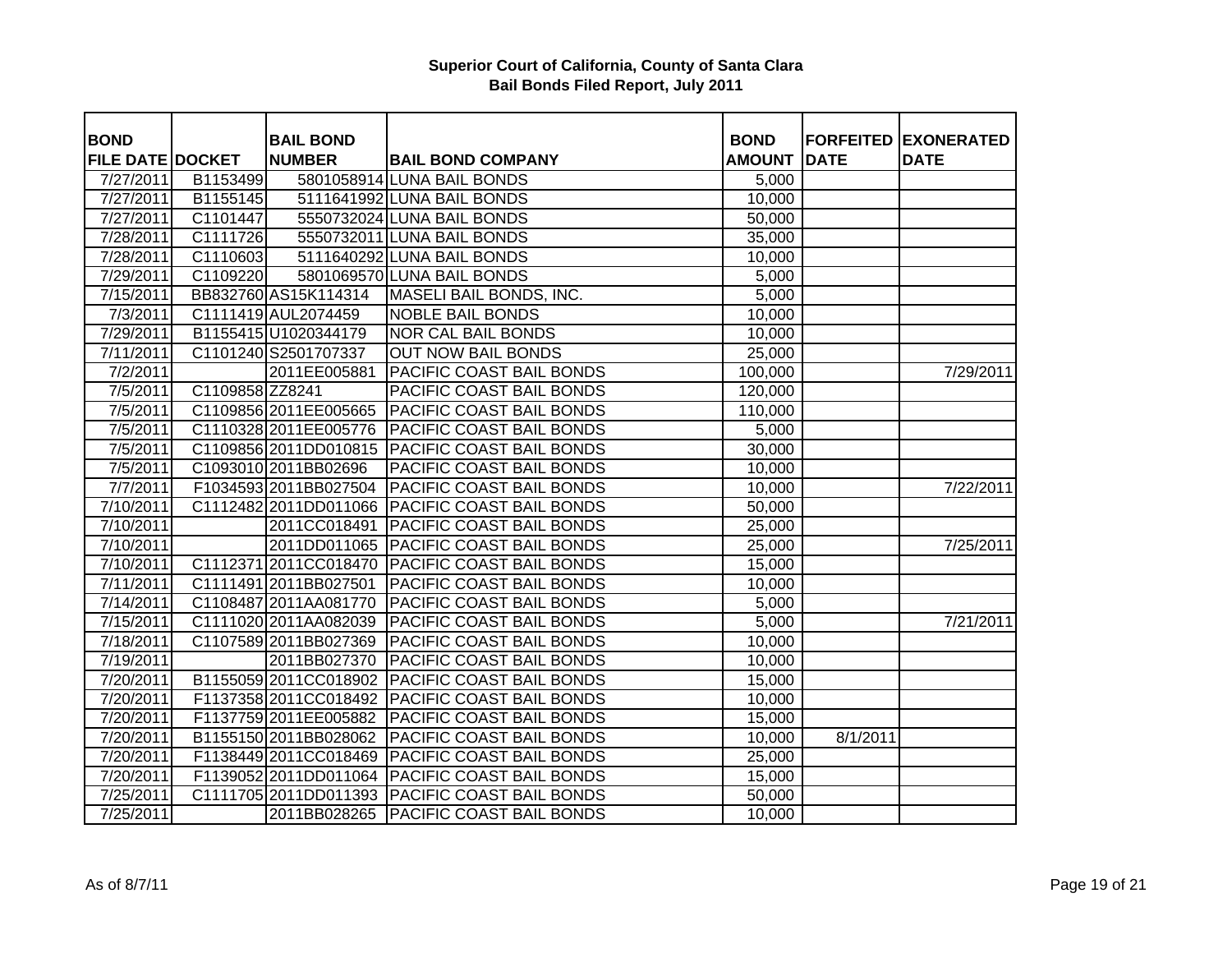| <b>BOND</b>             |          | <b>BAIL BOND</b>       |                                                 | <b>BOND</b>   |             | <b>FORFEITED EXONERATED</b> |
|-------------------------|----------|------------------------|-------------------------------------------------|---------------|-------------|-----------------------------|
| <b>FILE DATE DOCKET</b> |          | <b>NUMBER</b>          | <b>BAIL BOND COMPANY</b>                        | <b>AMOUNT</b> | <b>DATE</b> | <b>DATE</b>                 |
| 7/27/2011               |          |                        | C1112162 2011 CC019056 PACIFIC COAST BAIL BONDS | 25,000        |             |                             |
| 7/18/2011               |          |                        | C1111493 2011 CC018592 RAMIREZ BAIL BONDS       | 25,000        |             |                             |
| 7/18/2011               |          |                        | 2011BB025939 RAMIREZ BAIL BONDS                 | 11,000        |             |                             |
| 7/22/2011               |          |                        | 5105202091 REASONABLE BAIL BONDS                | 11,000        |             |                             |
| 7/27/2011               | B1155161 |                        | 5550703442 REASONABLE BAIL BONDS                | 15,000        |             |                             |
| 7/22/2011               |          | C1087867 IS15K202912   | <b>REIDY BAIL BONDS</b>                         | 10,000        |             |                             |
| 7/25/2011               |          | C1107109 IS30K113008   | <b>REIDY BAIL BONDS</b>                         | 10,000        |             |                             |
| 7/25/2011               |          | C1107109 IS30K113007   | <b>REIDY BAIL BONDS</b>                         | 10,000        |             |                             |
| 7/3/2011                | C1111469 |                        | 5200051936 SHARK CITY BAIL BONDS                | 10,000        |             |                             |
| 7/12/2011               | F1139172 |                        | 5271253048 SHARK CITY BAIL BONDS                | 15,000        |             |                             |
| 7/15/2011               | C1110998 |                        | 5800966069 SHARK CITY BAIL BONDS                | 5,000         |             |                             |
| 7/19/2011               |          |                        | 5271253035 SHARK CITY BAIL BONDS                | 25,000        |             | 8/2/2011                    |
| 7/7/2011                |          |                        | C1111184 2011 CC015815   TAPOUT BAIL BONDS      | 25,000        |             |                             |
| 7/13/2011               |          |                        | 2011CC015816 TAPOUT BAIL BONDS                  | 10,000        |             |                             |
| 7/14/2011               |          |                        | C1111484 2011 EE005145   TAPOUT BAIL BONDS      | 100,000       |             |                             |
| 7/14/2011               |          |                        | C1108964 2011 CC015817 TAPOUT BAIL BONDS        | 10,000        |             |                             |
| 7/20/2011               |          |                        | F1139224 2011DD010463 TAPOUT BAIL BONDS         | 10,000        |             | 7/21/2011                   |
| 7/20/2011               |          |                        | C1108502 2011DD010464 TAPOUT BAIL BONDS         | 10,000        |             |                             |
| 7/25/2011               |          |                        | C1112044 2011 EE004797 TAPOUT BAIL BONDS        | 15,000        |             |                             |
| 7/26/2011               |          |                        | C1112420 2011EE005344 TAPOUT BAIL BONDS         | 70,000        |             |                             |
| 7/27/2011               |          | F1139352 2011BB028211  | <b>TAPOUT BAIL BONDS</b>                        | 10,000        |             |                             |
| 7/10/2011               |          | C1111619 IS30K101907   | <b>TEDD WALLACE BAIL BONDS</b>                  | 25,000        |             |                             |
| 7/19/2011               |          | IS30K101908            | <b>TEDD WALLACE BAIL BONDS</b>                  | 10,000        |             |                             |
| 7/25/2011               |          | B1155132 IS30K109379   | <b>TEDD WALLACE BAIL BONDS</b>                  | 25,000        |             |                             |
| 7/4/2011                |          | C1111689 AS15K113340   | <b>THANG VO BAIL BONDS</b>                      | 10,000        |             |                             |
| 7/6/2011                |          | CC630092 AS30K48949    | THANG VO BAIL BONDS                             | 5,000         |             |                             |
| 7/18/2011               |          | C1111918 AS30K50819    | <b>THANG VO BAIL BONDS</b>                      | 25,000        |             |                             |
| 7/24/2011               |          | C1112263 AS15K115196   | <b>THANG VO BAIL BONDS</b>                      | 10,250        |             |                             |
| 7/28/2011               |          | AS30K50810             | <b>THANG VO BAIL BONDS</b>                      | 10,000        |             |                             |
| 7/4/2011                |          | 2011EE002652           | <b>VU BAIL BONDS</b>                            | 100,000       |             | 8/1/2011                    |
| 7/5/2011                |          | C1111704 A302124467    | <b>VU BAIL BONDS</b>                            | 21,000        |             |                             |
| 7/5/2011                |          | C1111471 2011 CC005797 | <b>VU BAIL BONDS</b>                            | 25,000        |             |                             |
| 7/5/2011                |          | C1110329 A152176552    | <b>VU BAIL BONDS</b>                            | 10,000        |             |                             |
| 7/6/2011                |          | C1111256 2011BB009601  | <b>VU BAIL BONDS</b>                            | 11,000        |             |                             |